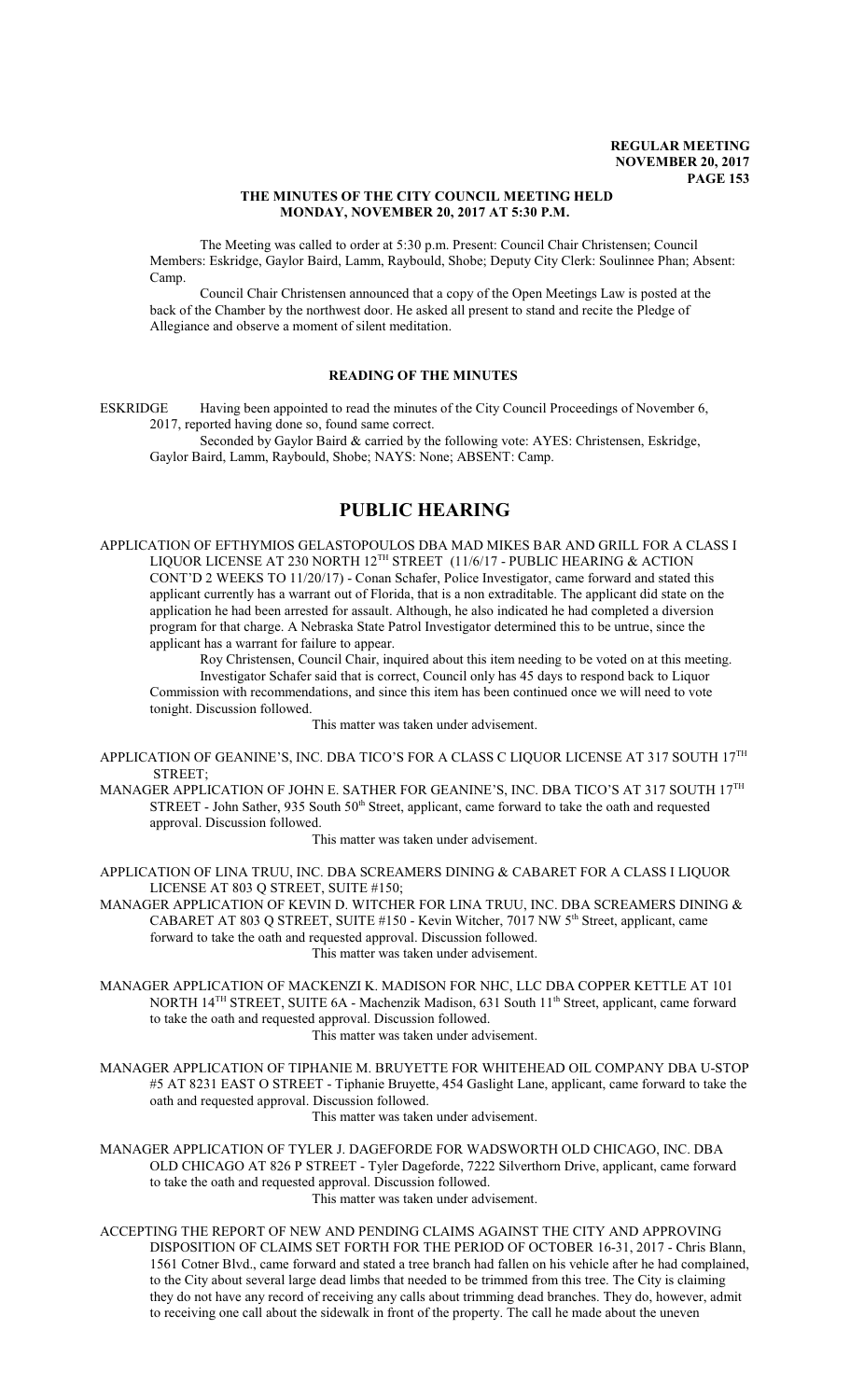sidewalk that needed to be fixed also included discussions about the tree needing trimmed. The tree has been removed by the City, while the sidewalk has not had anything done to it yet, even though it is has raised almost 4inches above where it should be. The neighbor has also made calls to complain about the tree and sidewalk in front of his property. They are unable to find any records of receiving any calls from the neighbor. Mr. Blann did show pictures he had taken of the dead branches prior to the storm, as well as, pictures that were taken following the storm. Discussion followed.

Jeff Kirkpatrick, City Attorney, came forward and explained there was a record of a call made in the summer of 2016. At that time, staff cut a hanger from the tree and following that we have no other calls on record. Discussion followed.

Roy Christensen, Council Chair, made a request to hear from City Arborist, Bob Weyhrich, and inquired about his judgement of this particular tree.

Bob Weyhrich, Community Operations Forester Parks & Rec., came forward and stated there was a request from the property owner to remove a hanger from the tree. When the crew went to cut the hanger, they did note the top of the tree needed to be checked further. When staff makes a request for a tree to be checked further, he makes sure to go check the tree. Discussion followed.

Bennie Shobe, Council Member, asked about the inspection process and how they determine a tree is healthy.

Mr. Weyhrich explained when a tree has insects or is diseased on the inside they will check for how the pathogen got in. Otherwise, if there are no indications of pathogens inside a tree, they do a visual inspection of the tree. Discussion followed.

Cyndi Lamm, Council Member, asked if the crew has an arborist with them.

Mr. Weyhrich stated each person on the crew is an arborist. Discussion followed.

Anne Romjue, 3130 Mayflower Avenue, came forward and stated she has made several calls about the tree in front of her house due to its leaning and the dead limbs in the tree. On August 20, 2017 a storm caused a number of branches to fall on both her vehicles. She feels the City has failed to act on this matter, because she had called and complained prior to branches falling. Discussion followed.

Mr. Kirkpatrick explained in this case there are records of receiving several calls from Ms. Romjue on this tree. This tree did have a hanger trimmed from it on June 13, by Ted Bliss from Parks & Rec., and it was determined to be healthy. This tree is on the list of trees to be removed because of the number of calls that we have received from Ms. Romjue, even though this tree is healthy.

Mr. Weyhrich confirmed this tree is on the list to be removed, but it is a healthy tree so it is a low priority. We do have a number of trees that are higher on the list because they are in worse condition and need to be taken care of before this tree. Discussion followed.

Jane Raybould, Council Member, asked what work was done to the tree and if something is left for the property owner stating the work had been done.

Mr. Weyhrich explained a hanger was trimmed from the tree and a card would not be left for removal of a hanger. At a later date, the tree was marked for removal even though the tree is a healthy tree. Discussion followed.

Leirion Gaylor Baird, Council Member, inquired if there is a report of a hanger in a tree will staff only remove the hanger and nothing further, or do they do a comprehensive inspections of the tree to see if there are other threats. Discussion followed.

Mr. Weyhrich shared when they trim a hanger from a tree and can see obvious problems, they will take care of the obvious. Discussion followed.

Ms. Gaylor Baird inquired about the dead branches shown in the pictures and why those branches had not been trimmed. Discussion followed.

Mr. Weyhrich stated 60% of our trees have dead branches in them and we need to prioritize the work that needs to be done. The property owner can put in a trim request to have the dead branches taken care off of a tree. We take requests for trimming trees and for hanger removal from trees, these are two different types of requests. Discussion followed.

Ms. Gaylor Baird inquired about the requests made by Ms. Romjue for the tree and what work was done to the tree at that time.

Mr. Kirkpatrick stated there was a request for the removal of the tree and prior to that there was a complaint of a dead limb. Discussion followed.

Ms. Gaylor Baird inquired if the work request for the tree trim had been done to the tree, since taking down a hanger from the tree is not the same as trimming the tree. Discussion followed.

Mr. Kirkpatrick said, no. What had happened was Mr. Weyhrich went out on several occasions to inspect the tree, noticed dead branches in the tree and determined it was not a high enough priority to trim the branches at that time. As you have heard, several of our trees have dead branches in them and we do not have the manpower to trim every trees dead branches. Discussion followed.

 Ms. Gaylor Baird stated it comes down to liability, if the City was given notice on this tree and if it was the dead branches that fell on the vehicles, wouldn't the City be liable regardless of whether or not we took action. Discussion followed.

Mr. Kirkpatrick stated that would be true, if it wasn't a live branch that fell on the vehicles shown in the pictures. The City still believes this tree is healthy and with enough wind you will always have branches fall from trees. Discussion followed.

Jennifer Rork, 6423 Platte Avenue, came forward with questions of how a tree is determined to be a danger. Discussion followed.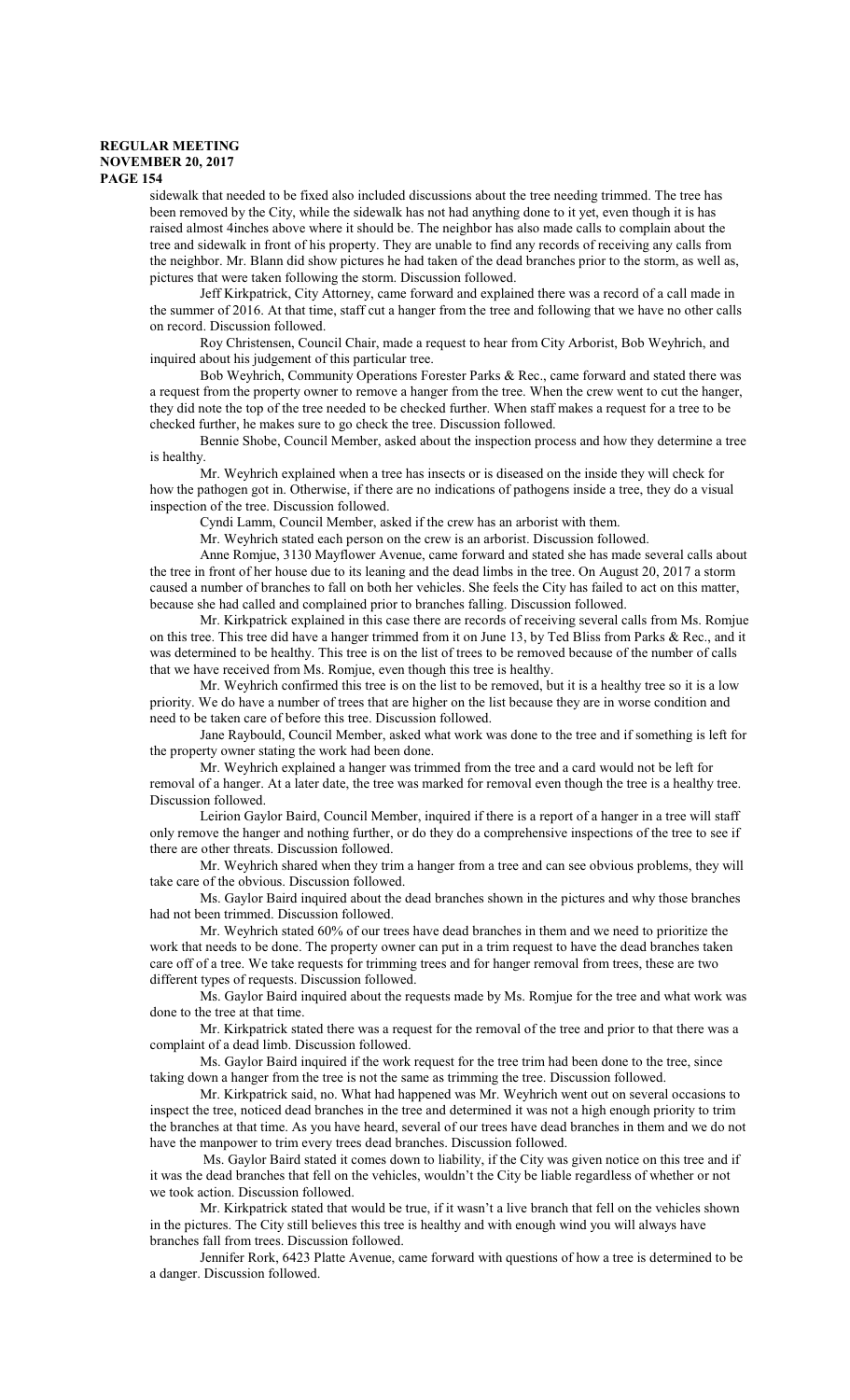Mr. Weyhrich stated it would depend on the size of the tree and where it is located. Discussion followed.

#### This matter was taken under advisement.

COMPREHENSIVE PLAN CONFORMANCE 17017 – APPROVING AN AMENDMENT TO THE ANTELOPE VALLEY REDEVELOPMENT PLAN TO AMEND THE "TELEGRAPH DISTRICT PHASE 2 REDEVELOPMENT PROJECT" TO INCLUDE UP TO FIVE AREAS WITH BUILDING AND PARKING IMPROVEMENTS AND CONNECTING STREETSCAPE ENHANCEMENTS GENERALLY LOCATED SOUTH OF O STREET, EAST OF SOUTH 20<sup>th</sup> STREET, AND WEST OF ANTELOPE CREEK INCLUDING M AND N STREETS - David Landis, Urban Development Director, came forward and stated this amendment will allow for more development than what was originally defined in the agreement. The first part of the amendment is to add additional development in this area to the Telegraph Flats Building. This building will have 121,000 square feet with 14 units on the first floor and 69 units on the remaining three floors. Next, they would like to make some small changes to the exterior of the Telegraph Flats Warehouse Building, which is about 16,000 square feet. The final portion of this amendment would be to add Awards Unlimited to this portion of the project. This building will have commercial usage on the first floor and 8 to 10 units on the upper floor and is about 23,000 square feet. The City does own part of this property but as part of the redevelopment agreement the City will sell their portion of the land to the redeveloper. Discussion followed.

Leirion Gaylor Baird, Council Member, inquired if the TIF money amounts stated in this project would be for phase 1 and phase 2.

Mr. Landis stated he would check to make sure, but thinks the TIF dollars would be for phase 2 of this project since they have almost completed phase 1. Discussion followed. This matter was taken under advisement.

CHANGE OF ZONE 17029 – APPLICATION OF PAR 5 PARTNERS, LLC FOR A CHANGE OF ZONE FROM O-2 SUBURBAN OFFICE DISTRICT, O-3 OFFICE PARK DISTRICT, AND I-2 INDUSTRIAL PARK DISTRICT TO I-3 EMPLOYMENT CENTER DISTRICT ON PROPERTY GENERALLY LOCATED AT NORTHWEST 1<sup>ST</sup> STREET AND WEST FLETCHER AVENUE. (RELATED ITEMS: 17-158, 17R-275);

USE PERMIT 17007 – APPLICATION OF PAR 5 PARTNERS, LLC FOR A NEW I-3 USE PERMIT, WITH WAIVERS TO SETBACKS AND SIGN REGULATIONS, ON PROPERTY GENERALLY LOCATED AT NORTHWEST 1<sup>ST</sup> STREET AND WEST FLETCHER AVENUE. (RELATED ITEMS: 17-158, 17R-275) (ACTION DATE: 12/4/17)- Mike Eckert, Civil Design Group, 8535 Executive Woods Drive, Suite 200, came forward and stated that by changing from three different zones to one I-3 zone, this will allow for a Use Permit District. A use permit will allow for waivers to signage and the setback regulations. This area is considered a campus and the developer is wanting to put up identification signs for the buildings, along with directional and freestanding signs. At some point, they do plan to remove the existing Administration Building and replace it with a new building. We have been working with Building  $\&$  Safety and Planning staff to ensure we are all on the same page for this project in terms of what these signs will be like and what they look like. This has been approved unanimously by the Planning Commission and we are here to ask for Councils approval of this change of zone and use permit. Discussion followed.

Leirion Gaylor Baird, Council Member, inquired about the flood pool area that the NRD made notes about and is the developer planning on addressing this.

Mr. Eckert explained the south end of the property has some ponds and they are working with the NRD to document the exact limits of the easement which is already in place for this area. We will also be required to submit a new drainage plan, when and if they do new construction, to Building  $&$  Safety Department that will address the drainage concerns. Discussion followed.

Carl Eskridge, Council Member, inquired about the traffic needs in the Highland Neighborhoods when going from Fletcher Avenue to Highway 34.

Mr. Eckert stated they are aware of the stacking of cars in this area but Public Works has not made any requests from the developer at this time. Discussion followed.

Miki Esposito, Director Public Works, came forward and stated that since Public Works already has a number of projects scheduled for this area in the coming year they will be addressing the traffic concerns. Discussion followed.

This matter was taken under advisement.

ANNEXATION 17017 – AMENDING THE LINCOLN CORPORATE LIMITS MAP BY ANNEXING APPROXIMATELY 156 ACRES OF PROPERTY GENERALLY LOCATED BETWEEN  $84^{\text{\tiny{TH}}}$  AND 105 TH STREETS, BOTH NORTH AND SOUTH OF O STREET, INCLUDING THE ENTIRE HILLCREST HEIGHTS SUBDIVISION AND PROPERTIES IMMEDIATELY WEST AND SOUTH OF THE SUBDIVISION - Paul Barnes, Planning Department, came forward and explained in August of 2017 there were four public meetings held on this area being considered for annexation. The annexation policy does state "The City should annex land in Priority B that is contiguous to the City and generally urban in character, as well as, land that is engulfed by the City." The subareas that are in this annexation area are acreage subdivisions and meet these requirements. We do understand that acreage living is a way of life and we embodied that in the policy of the Comprehensive Plan. We have noted that many aspects of this type of development will remain unchanged, this is not a zoning change. There will be some additional costs with this annexation for the property owners. Discussion followed.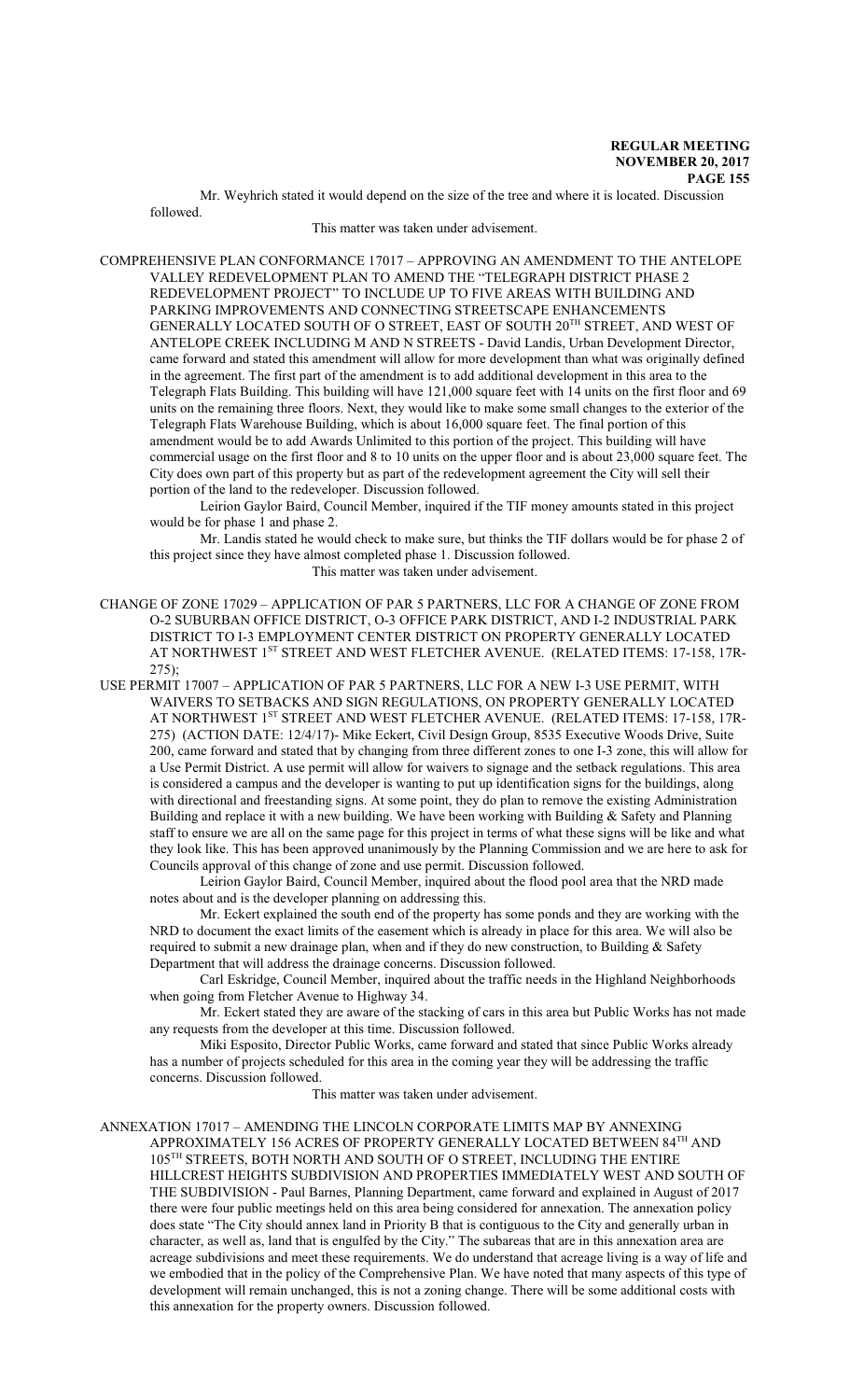Andrew Thierolf, Planning Department, came forward saying this annexation includes 156 acres and 56 dwelling units, with most of this annexation in the Hillcrest Heights Subdivision. Currently, this is in the Waverly School District and would change to Lincoln Public Schools. Southeast Rural Fire is the closest station to this area, when annexed this would change to LFR. Some letters were received in Planning with some questions about the notification given to Waverly School District. Superintendent Cory Worrell indicated that he would like to have known earlier about this annexation. If this annexation were to happen in the middle of a school year, bussing would continue through the end of the school year only. Going forward, they would not continue to bus to Waverly Schools if annexed. Discussion followed.

Assistant Chief Pat Borer, Lincoln Fire and Rescue, came forward and explained that Lincoln has a good working relationship with Southeast Rural Fire Department and they have a Mutual Aid Agreement with them. There have been several examples over the last few years where they have worked together and relied on each other for resources. Discussion followed.

Cyndi Lamm, Council Member, asked what the distance is from the fire hydrant to the farthest property in this area.

Mr. Thierolf stated it is a little over 4000 feet from the hydrant to the farthest property. Discussion followed.

Chief Borer shared they have 750 feet of 5 inch hose on all of their apparatuses, along with several other hoses. The 5 inch hose which is almost like having an above ground water main, is what we typically attach to a water hydrant, we also have 1000 foot 2½ inch hose that can be used to relay water when necessary, as well as, 1¾ inch hose. Discussion followed.

Bennie Shobe, Council Member, inquired which of the hoses were for relaying water and which ones would they hold. Discussion followed.

Chief Borer explained the  $1\frac{3}{4}$  inch hose is what they hold when putting out a fire and the 5 inch and 2½ inch are used for relaying water. Discussion followed.

Terry Neddenriep, 550 Anthony Lane, came forward in opposition to this annexation saying they have questions as to whether the City will be able to provide adequate fire service to the neighborhood. Discussion followed.

Marybell Avery, Secretary of Hillcrest Heights Neighborhood Association, 1111 East Hillcrest Drive, came forward in opposition to this annexation saying the 2040 Comprehensive Plan had this area not being annexed until the year 2026. Discussion followed.

Bob Crieager, Hillcrest Heights Homeowners Association Board Member, 1001 Anthony Lane, came forward in opposition to this annexation saying there is only one way in and out of this area. They would like to see this area opened up on the south end that leads to A Street before being annexed in. Discussion followed.

Rodney Schwartz, 1010 Anthony Lane, came forward in opposition to this annexation saying he has lived in this area for 37 years. He was assured for years that this area would not be annexed unless the residents requested annexation. Discussion followed.

Cory Worell, Superintendent of Waverly School District 145, came forward in opposition to this annexation saying he has concerns about how the discussion of annexing certain areas was handled. He did not receive any information about this annexation until September of 2017. With getting notified this late, the Waverly School District is close to wrapping up their school budget for the next school year and at this point, we are not sure how this will impact our budget for that school year. We do know that our district will have a loss of over \$30 Million Dollars in valuations. Discussion followed.

Sara Martin, Hillcrest Heights Neighborhood Board Member, 410 East Hillcrest Drive, came forward in opposition to this annexation saying they were told annexation would not be until after 2020. Discussion followed.

Brian Hale, 601 East Hillcrest Drive, came forward in opposition to this annexation saying there are no sidewalks for the kids to use to get to the schools in Lincoln and one of the roads that does not have a sidewalk is a State Highway. Discussion followed.

Mike Streeter, 649 East Hillcrest Drive, came forward in opposition to this annexation saying that they were told in the Summer of 2016 the annexation of this area was years away. Discussion followed.

Leo Kreifels, 641 Anthony Lane, came forward in opposition to this annexation saying that flooding in the culverts in this area has gotten worse with the developments in the past few years. Fixing some of the flooding issues caused by the new developments in Lincoln will bring financial hardship on some of the property owners when annexed. Discussion followed.

Fred Myers, 9501 O Street, came forward in opposition to this annexation saying that one of the parcels, which is the Country Club, is not being annexed when his property is located on the other side of the Country Club and is being annexed. Discussion followed.

Neal Amsbaugh, 702 Anthony Lane, came forward in opposition to this annexation saying the language of the Annexation Policy does state an area needs to meet all three of the criterions to be annexed "contiguous to the City and generally urban in character, as well as, engulfed by the City" not just one of the three. Discussion followed.

Jenni Limbach, 918 East Hillcrest Drive, came forward in opposition to this annexation saying that now is not the time to annex their area with all of the concerns that they have. Discussion followed.

Stanley Jensen, 930 Anthony Lane, came forward in opposition to this annexation saying the area to the south needs to be developed before this area is annexed. Discussion followed.

Linda Bright, 135 Anthony Lane, came forward in opposition to this annexation saying the development in the surrounding areas has increased the flooding of this area and needs to be addressed. Discussion followed.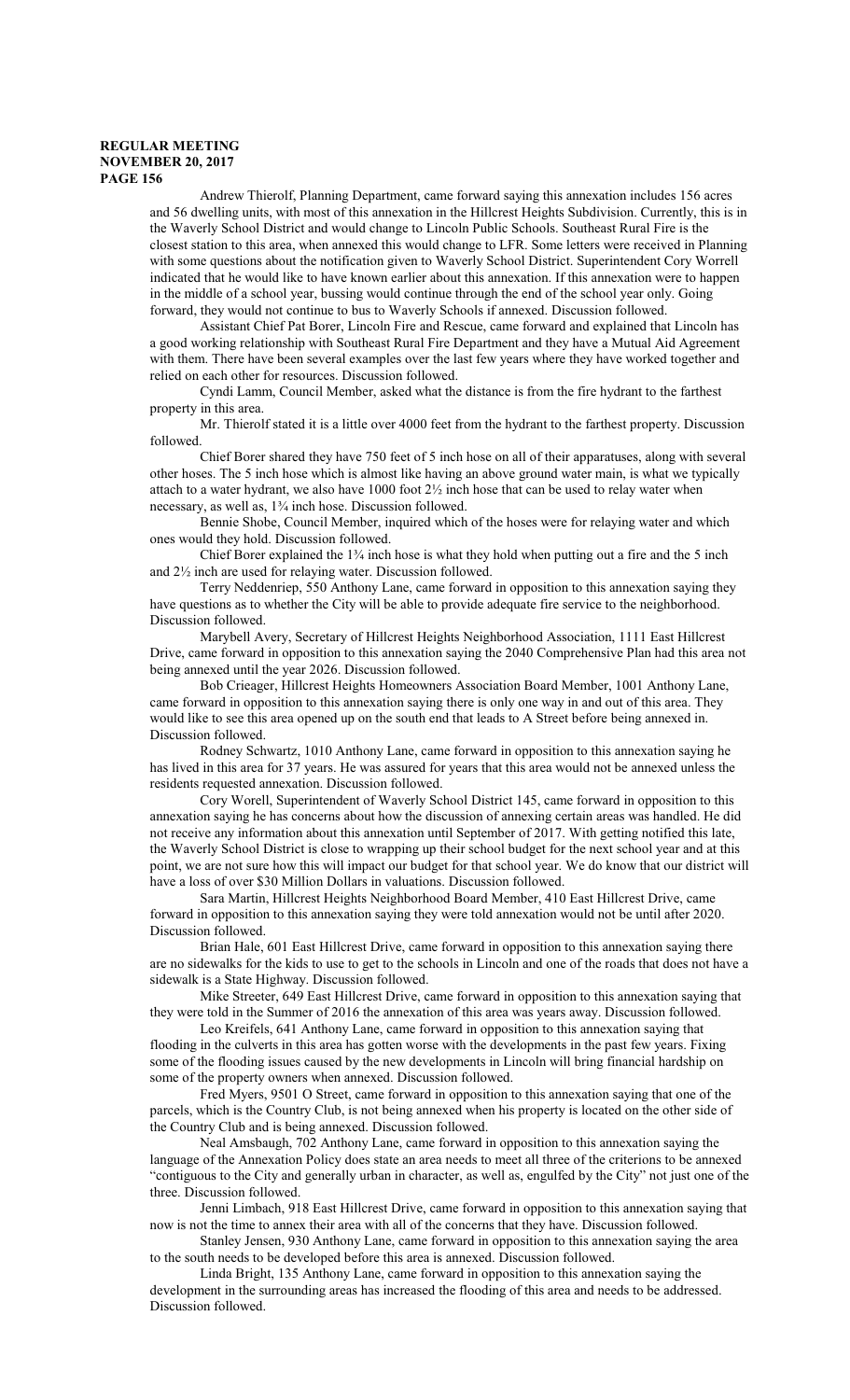David Cary, Planning Director, came forward saying that the Planning Department understands this is a very important topic for this neighborhood. Wanting to clarify, urban in character does not necessarily mean the area will have a lot of pavement or have large buildings. What it does mean, as far as the way it is provided for annexation per State Statute, is the allowance for determination of what the area under consideration of annexation either is or is going to be. Discussion followed.

Leirion Gaylor Baird, Council Member, inquired about the concerns of the drainage and flooding in the area and how the City will address those concerns.

Mr. Cary explained the drainage issue is something that can and should be address regardless of the annexation of this area. Discussion followed.

Ms. Gaylor Baird inquired why Hillcrest Country Club was left out of this annexation and Mr. Myers property was included.

Mr. Cary stated the package that was brought forward was the most logical based on the policy and on the length of time since the last annexation. The golf course and club house were part of the considered area with this annexation but, a decision was made not to included them this time. We had questions on how these two areas would be serviced with water and sewer since 98<sup>th</sup> Street would need to be developed to provide those services. With Mr. Myers lot, it is considered a developed lot with structures on it and that is why it was included. Discussion followed.

This matter was taken under consideration.

ANNEXATION 17018 – AMENDING THE LINCOLN CORPORATE LIMITS MAP BY ANNEXING APPROXIMATELY 68 ACRES OF PROPERTY GENERALLY LOCATED BETWEEN  $75^{\rm TH}$  AND  $84^{\rm TH}$ STREETS AND BETWEEN HIGHWAY 2 AND YANKEE HILL ROAD, SAID PROPERTIES LYING ADJACENT TO A PORTION OF PORTSCHE LANE, DUNROVIN ROAD, AND ALIMARK LANE - Paul Barnes, Planning Department, came forward and explained the two areas to be annexed do have water and sewer lines adjacent to them or running through the property. The Planning Commission did vote to support this annexation.

Andrew Thierolf, Planning Department, came forward saying this annexation area is 61 acres with 18 dwelling units. This area is already in Lincoln Public Schools District and has Southeast Rural Fire & Rescue, which would change to LFR when annexed. With the Porsche Land area that has been included with this annexation, some of those property owners are wanting to be annexed. Discussion followed.

Zack Hadi, 7800 Portsche Lane, came forward in opposition to this annexation saying that he has concerns about snow removal for the half of Portsche Lane that is to be annexed and the distance they are to the closest fire hydrant. Discussion followed.

Arzu Hadi, 7800 Portsche Lane, came forward in opposition to this annexation saying they would like for some of the ongoing developments to the south to finish prior to being annexed to allow more time for the fire hydrants to be installed closer to the area. And would like all of Portsche Lane to be included in this annexation to help solve snow removal and the placement of the fire hydrants. Discussion followed.

Kathy Berrick, 7740 Portsche Lane, came forward in opposition to this annexation saying they moved here to live in the country and that they have paid to have their own well put in when they purchased the land and cannot afford the additional cost to hook up to City water and sewer lines. Discussion followed.

David Cary, Planning Director, came forward saying only 6 lots of Portsche Lane have been included in this annexation because there is a question of how water and sewer lines would get to the rest of the properties. Currently, a developer is going through the approval process for a new development on Portsche Lane in the area to be annexed and they will be required to install two fire hydrants as part of that process. Upon annexation, Council could order the installation of one hydrant if desired, since the water line already exists. Discussion followed.

Jane Raybould, Council Member, inquired about the snow removal for that area and how it would be handled.

Miki Esposito, Director Public Works, came forward and stated the City and County have an interlocal agreement for situations like this so the responsibility is shared between the two departments. We do take into consideration the type of road that needs to be cleared when deciding who will be clearing it. Discussion followed.

Bennie Shobe, Council Member, asked if the property owners would be forced to use City water and pay for the cost of the lines being put in.

Mr. Thierolf stated any lots that are within 300 feet to a sewer line would be required to connect to that line according to policy. A letter would be sent from the Health Department to the property owners stating they would be required to connect and would have 6 months to do this. Discussion followed. This matter was taken under consideration.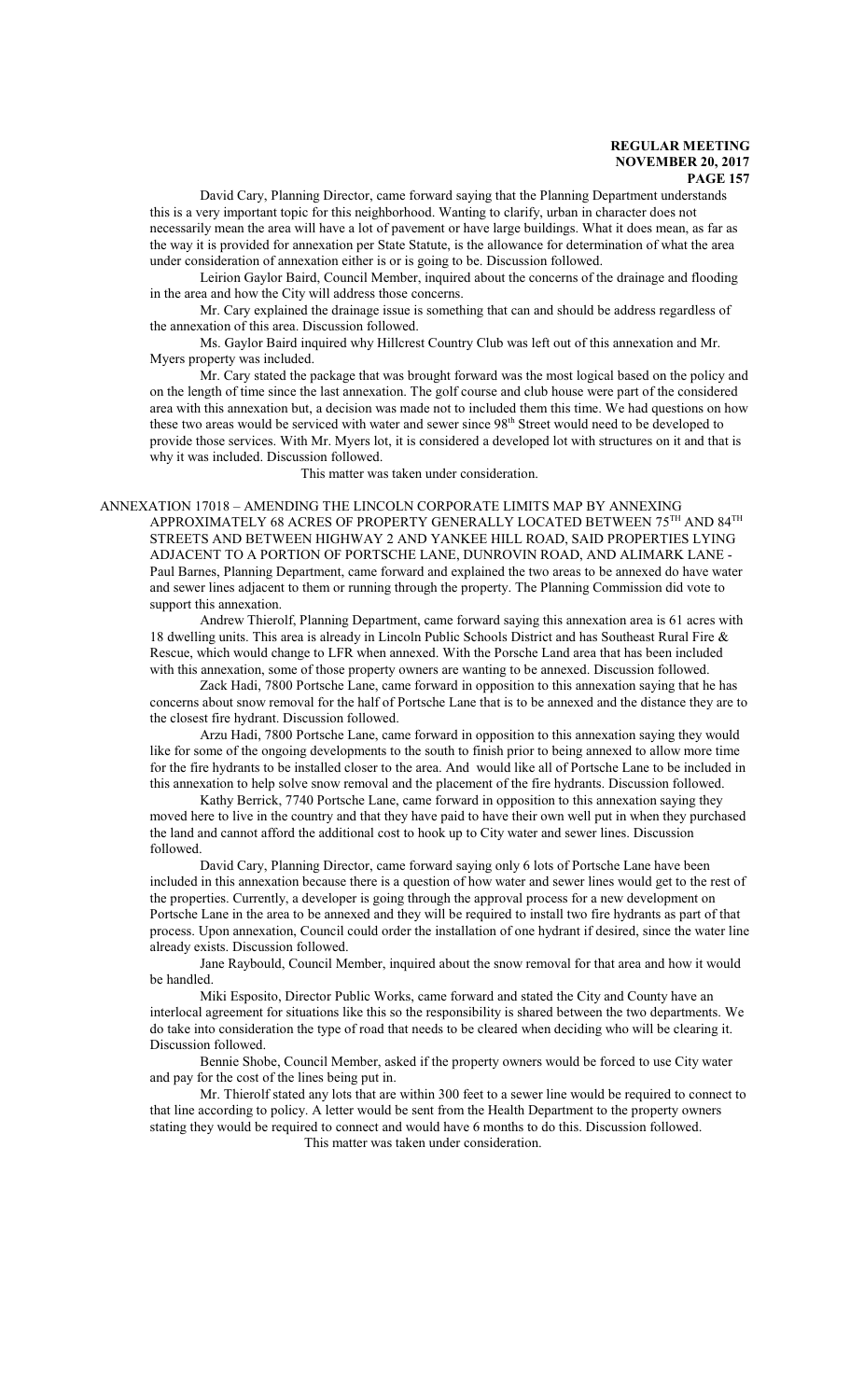# **COUNCIL ACTION**

#### **REPORTS OF CITY OFFICERS**

APPROVING A CONTRACT AMONG THE CITY OF LINCOLN, LANCASTER COUNTY, LINCOLN-LANCASTER COUNTY PUBLIC BUILDING COMMISSION, AND MIDWEST OFFICE AUTOMATIONS FOR COST-PER-COPY SERVICES, PURSUANT TO BID NO. 17-199, FOR A FOUR YEAR TERM WITH THE OPTION TO RENEW FOR ONE ADDITIONAL FOUR YEAR TERM - PRIOR to reading:

GAYLOR BAIRD Moved to continue Public Hearing with Action on Bill No. 17R-279 two weeks to 12/04/17. Seconded by Eskridge & carried by the following vote: AYES: Christensen, Eskridge, Gaylor Baird, Lamm, Raybould, Shobe; NAYS: None; ABSENT: Camp.

RESOLUTION LEVYING THE ASSESSMENTS APPROVED BY THE CITY COUNCIL SITTING AS THE BOARD OF EQUALIZATION ON NOVEMBER 6, 2017 AND SETTING THE INTEREST RATE ON THOSE ASSESSMENTS FOR THE COSTS OF THE IMPROVEMENTS IN THE DOWNTOWN MANAGEMENT BUSINESS IMPROVEMENT DISTRICT, DOWNTOWN CORE MANAGEMENT BUSINESS IMPROVEMENT DISTRICT, DOWNTOWN MAINTENANCE DISTRICT, AND THE WEST HAYMARKET/DOWNTOWN MAINTENANCE DISTRICT - CLERK read the following resolution, introduced by Bennie Shobe, who moved its adoption:

A-90767 BE IT RESOLVED by the City Council of the City of Lincoln, Nebraska, that: The special taxes assessed November 6, 2017, to pay the costs of the improvements in the Downtown Management Business Improvement District, Downtown Core Management Business Improvement District, Downtown Maintenance District, and the West Haymarket/Downtown Maintenance District are hereby levied and that the period of time in which the assessments are to be paid shall be one (1) year.

Introduced by Bennie Shobe Seconded by Eskridge & carried by the following vote: AYES: Christensen, Eskridge, Gaylor Baird, Raybould, Shobe, Lamm; NAYS: None; ABSENT: Camp.

APPROVING THE DISTRIBUTION OF FUNDS REPRESENTING INTEREST EARNINGS ON SHORT-TERM INVESTMENTS OF IDLE FUNDS DURING THE MONTH ENDED SEPTEMBER 30, 2017 - CLERK read the following resolution, introduced by Bennie Shobe, who moved its adoption:

A-90768 BE IT RESOLVED by the City Council of the City of Lincoln, Nebraska:

That during the month ended September 30, 2017 \$193,146.66 was earned from the investments of "IDLE FUNDS". The same is hereby distributed to the various funds on the pro-rata basis using the balance of each fund and allocating a portion of the interest on the ratio that such balance bears to the total of all funds balances.

Introduced by Bennie Shobe

Seconded by Eskridge & carried by the following vote: AYES: Christensen, Eskridge, Gaylor Baird, Raybould, Shobe, Lamm; NAYS: None; ABSENT: Camp.

REQUEST OF PUBLIC WORKS TO SET THE HEARING DATE OF MONDAY, DECEMBER 11, 2017, AT 3:00 P.M. & PLACE ON THE FORMAL CITY COUNCIL AGENDA THE FOLLOWING: 17-186 PROVIDE AUTHORITY TO CREATE AND ORDER CONSTRUCTED A SPECIAL ASSESSMENT 8-INCH SANITARY SEWER DIST. IN THE AREA OF FLETCHER

AVE. AND CORNHUSKER HWY. CLERK Requested a motion to approve the request of Public Works to set the hearing date.

ESKRIDGE Moved to approve the request of Public Works to set the hearing date. Seconded by Raybould & carried by the following vote: AYES: Christensen, Eskridge,

Gaylor Baird, Lamm, Raybould, Shobe; NAYS: None; ABSENT: Camp.

- AFFIDAVIT OF MAILING FOR THE ASSESSMENT OF WEED ABATEMENT BY THE COUNTY WEED CONTROL AUTHORITY FOR THE CALENDAR YEAR JANUARY 1, 2017 THROUGH DECEMBER 31, 2017 - CLERK presented said report which was placed on file in the Office of the City Clerk.
- REPORT REGARDING SETTLEMENT AGREEMENT UNDER NEB. REV. STAT. §84-713 (NON-TORT CLAIMS) WITH DAVID TARRANCE & TAMARA GEIS - CLERK presented said report which was placed on file in the Office of the City Clerk.
- CLERK'S LETTER AND MAYOR'S APPROVAL OF RESOLUTION AND ORDINANCES PASSED BY CITY COUNCIL ON OCTOBER 30, 2017 - CLERK presented said report which was placed on file in the Office of the City Clerk. **(27-1)**
- CLERK'S LETTER AND MAYOR'S APPROVAL OF RESOLUTION AND ORDINANCES PASSED BY CITY COUNCIL ON NOVEMBER 5, 2017 - CLERK presented said report which was placed on file in the Office of the City Clerk. **(27-1)**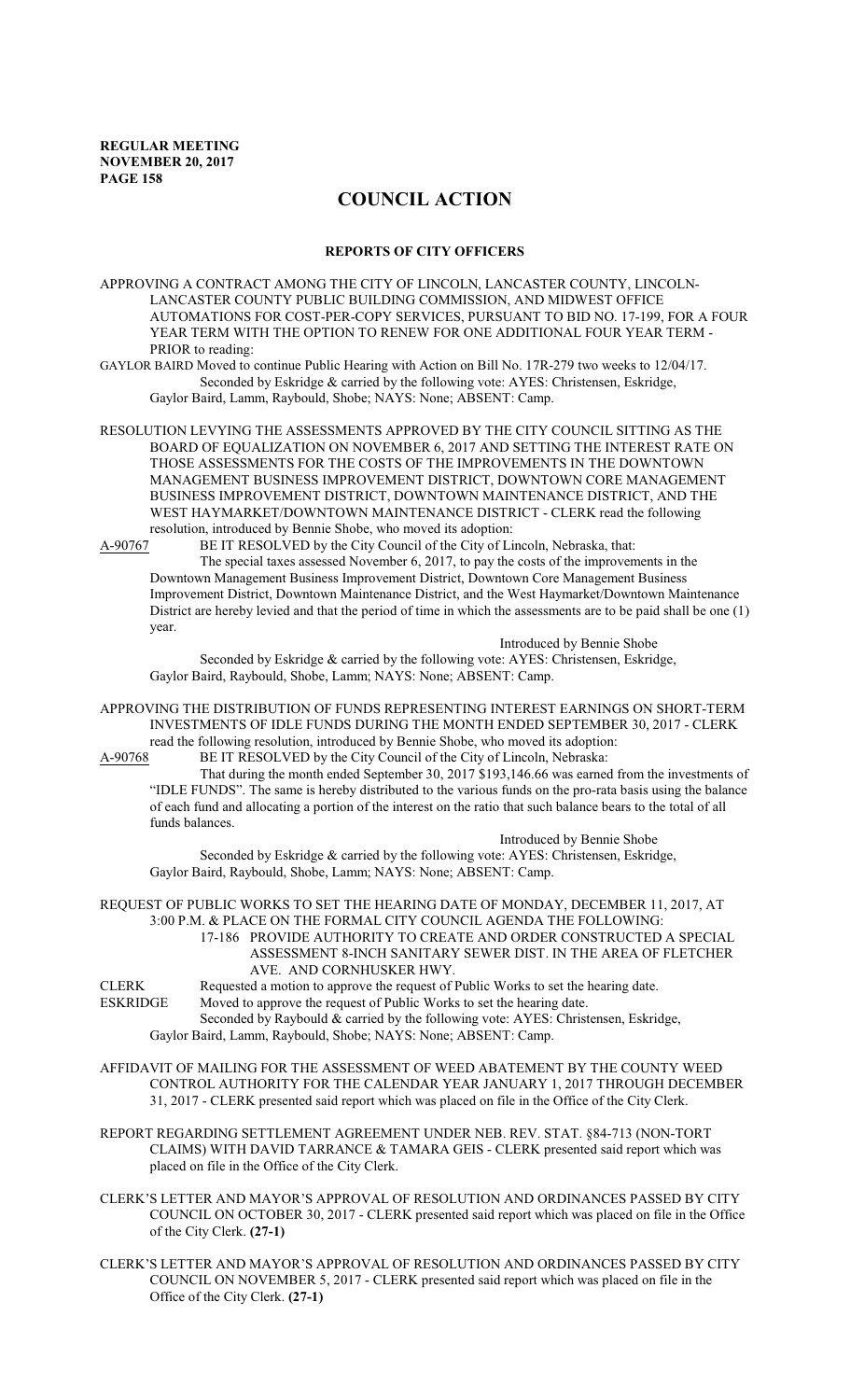- REPORT FROM CITY TREASURER OF 911 SURCHARGES FOR THE MONTH OF SEPTEMBER, 2017 CLERK presented said report which was placed on file in the Office of the City Clerk. **(20-02)**
- REPORT FROM CITY TREASURER OF ALLO PERSONAL EDUCATION GOVERNMENT (P.E.G.) FEES FOR THE MONTH OF SEPTEMBER, 2017 - CLERK presented said report which was placed on file in the Office of the City Clerk. **(41-2518B)**
- REPORT FROM CITY TREASURER OF CHARTER PERSONAL EDUCATION GOVERNMENT (P.E.G.) FEES FROM JULY 1, 2017 TO SEPTEMBER 30, 2017 - CLERK presented said report which was placed on file in the Office of the City Clerk. **(41-2518B)**

REPORT FROM CITY TREASURER OF FRANCHISE FEES FROM ALLO COMMUNICATIONS FROM JULY, 2017 TO SEPTEMBER, 2017 - CLERK presented said report which was placed on file in the Office of the City Clerk. **(41-2518A)**

## **PETITIONS & COMMUNICATIONS**

- SETTING THE HEARING DATE OF MONDAY, DECEMBER 4, 2017 AT 3:00 P.M. ON THE APPLICATION OF BH OPERATOR LLC DBA CLOVERLEAF SUITES LINCOLN FOR A CLASS I LIQUOR LICENSE AT 200 S. 68<sup>TH</sup> STREET PLACE - CLERK read the following resolution, introduced by Bennie Shobe, who moved its adoption:
- A-90769 BE IT RESOLVED by the City Council, of the City of Lincoln, that a hearing date is hereby set for Monday, December 4, 2017, at 3:00 p.m. or as soon thereafter as possible in the City Council Chambers, County-City Building, 555 S. 10th St., Lincoln, NE for the Application of BH Operator LLC dba Cloverleaf Suites Lincoln for a Class I Liquor License at 200 S. 68<sup>th</sup> Street Place.

If the Police Dept. is unable to complete the investigation by said time, a new hearing date will be set.

Introduced by Bennie Shobe

Seconded by Eskridge & carried by the following vote: AYES: Christensen, Eskridge, Gaylor Baird, Raybould, Shobe, Lamm; NAYS: None; ABSENT: Camp.

SETTING THE HEARING DATE OF MONDAY, DECEMBER 4, 2017 AT 3:00 P.M. ON THE APPLICATION OF HCJ, LLC DBA SINGLE BARREL BOURBON STREET FOR CLASS CK AND CLASS E LIQUOR LICENSES AT 300 CANOPY STREET, SUITE 160 - CLERK read the following resolution, introduced by Bennie Shobe, who moved its adoption:<br>A-90770 BE IT RESOLVED by the City Co

BE IT RESOLVED by the City Council, of the City of Lincoln, that a hearing date is hereby set for Monday, December 4, 2017, at 3:00 p.m. or as soon thereafter as possible in the City Council Chambers, County-City Building, 555 S. 10th St., Lincoln, NE for the Application of HCJ, LLC dba Single Barrel Bourbon Street for Class CK and Class E Liquor Licenses at 300 Canopy Street, Suite 160. If the Police Dept. is unable to complete the investigation by said time, a new hearing date will be

set.

Introduced by Bennie Shobe Seconded by Eskridge & carried by the following vote: AYES: Christensen, Eskridge, Gaylor Baird, Raybould, Shobe, Lamm; NAYS: None; ABSENT: Camp.

- SETTING THE HEARING DATE OF MONDAY, DECEMBER 4, 2017 AT 3:00 P.M. ON THE APPLICATION OF GEAR HOSPITALITY LLC DBA ALCHEMY FOR A CLASS C LIQUOR LICENSE AT 140 N. 8<sup>TH</sup> 801 P STREET, SUITE 150 - CLERK read the following resolution, introduced by Bennie Shobe, who moved its adoption:
- A-90771 BE IT RESOLVED by the City Council, of the City of Lincoln, that a hearing date is hereby set for Monday, December 4, 2017, at 3:00 p.m. or as soon thereafter as possible in the City Council Chambers, County-City Building, 555 S. 10th St., Lincoln, NE for the Application of Gear Hospitality LLC dba Alchemy for a Class C Liquor License at  $140 \text{ N.} 8^{\text{th}} 801 \text{ P}$  Street, Suite 150.

If the Police Dept. is unable to complete the investigation by said time, a new hearing date will be set.

Introduced by Bennie Shobe

Seconded by Eskridge & carried by the following vote: AYES: Christensen, Eskridge, Gaylor Baird, Raybould, Shobe, Lamm; NAYS: None; ABSENT: Camp.

SETTING THE HEARING DATE OF MONDAY, DECEMBER 11, 2017 AT 3:00 P.M. ON THE APPLICATION OF OVATIONS FOOD SERVICES LP DBA SPECTRA FOOD SERVICES & HOSPITALITY FOR CLASS I AND CLASS E LIQUOR LICENSES AT 350 CANOPY STREET, SUITE #120 - CLERK read the following resolution, introduced by Bennie Shobe, who moved its adoption:

A-90772 BE IT RESOLVED by the City Council, of the City of Lincoln, that a hearing date is hereby set for Monday, December 4, 2017, at 3:00 p.m. or as soon thereafter as possible in the City Council Chambers, County-City Building, 555 S. 10th St., Lincoln, NE for the Application of Ovations Food Services LP dba Spectra Food Services & Hospitality for Class I and Class E Liquor Licenses at 350 Canopy Street, Suite #120.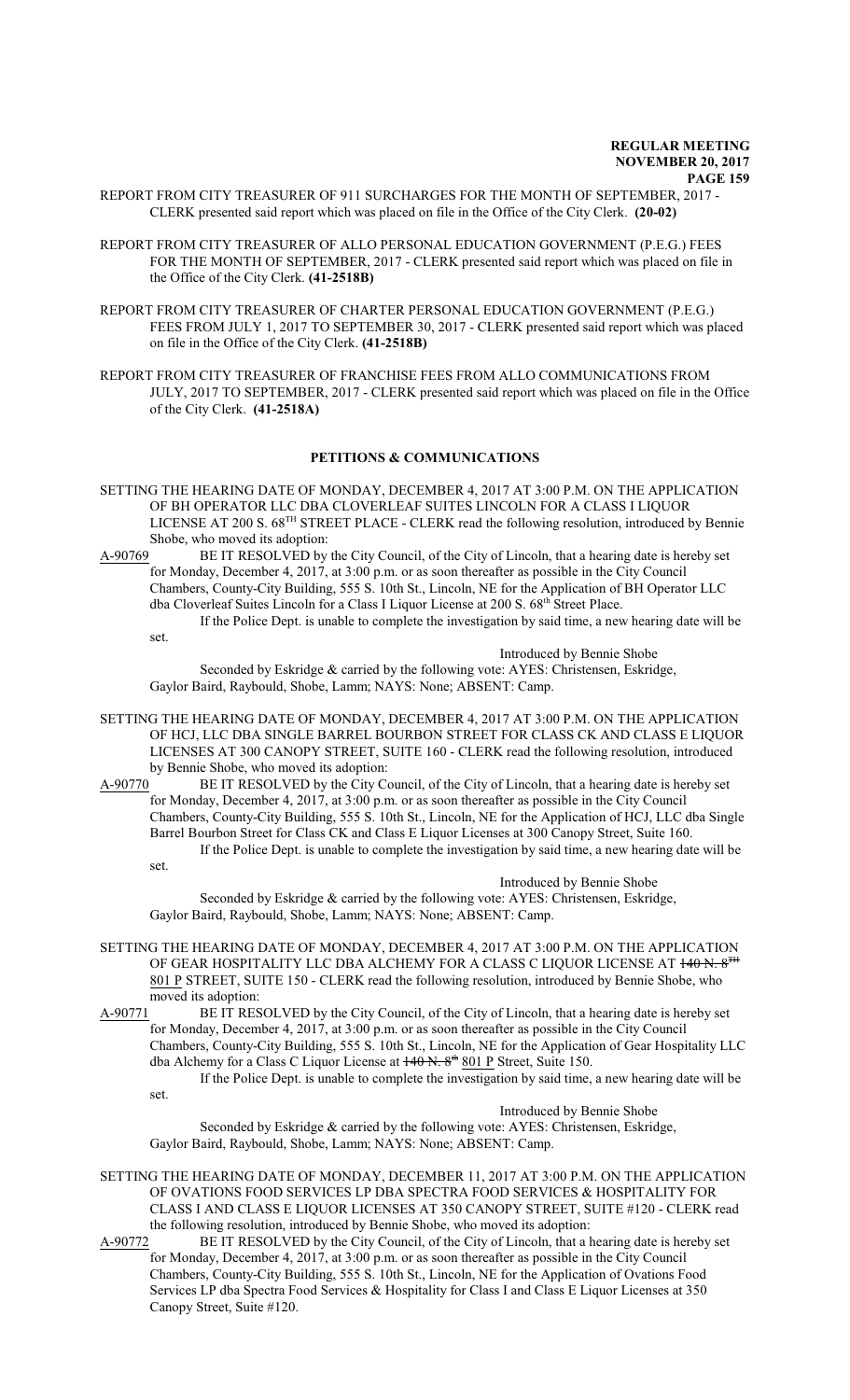set.

If the Police Dept. is unable to complete the investigation by said time, a new hearing date will be

Introduced by Bennie Shobe

Seconded by Eskridge & carried by the following vote: AYES: Christensen, Eskridge, Gaylor Baird, Raybould, Shobe, Lamm; NAYS: None; ABSENT: Camp.

### **PLACED ON FILE IN THE OFFICE OF THE CITY CLERK:**

Administrative Approval No. 17005 to Special Permit No. 06044, Grandale CUP, approved by the Planning Director on November 9, 2017, to revise lot sizes and update notes as necessary, generally located at S. 40<sup>th</sup> Street and Prairie Wind Road.

### **LIQUOR RESOLUTIONS**

APPLICATION OF EFTHYMIOS GELASTOPOULOS DBA MAD MIKES BAR AND GRILL FOR A CLASS I LIQUOR LICENSE AT 230 NORTH 12™ STREET. (11/6/17 - PUBLIC HEARING & ACTION CONT'D 2 WEEKS TO 11/20/17) - CLERK read the following resolution, introduced by Carl Eskridge, who moved its adoption for denial:

A-90773 BE IT RESOLVED by the City Council of the City of Lincoln, Nebraska: That after hearing duly had as required by law, consideration of the facts of this application, the

Nebraska Liquor Control Act, pertinent City ordinances, and the following

a. If the applicant is of a class of person to whom no license can be issued.

b. If the existing population of the City of Lincoln and the projected population growth of

the City of Lincoln and within the area to be served are adequate to support the proposed license.

c. If the issuance of the license would be compatible with the nature of the neighborhood or community.

d. If existing licenses with similar privileges adequately serve the area.

e. If there are any existing motor vehicle and/or pedestrian traffic flow issues in the area or if this application would cause motor vehicle and/or pedestrian traffic flow issues.

f. If there is an adequate number of existing law enforcement officers in the area.

g. If there are zoning and/or distance restrictions that prevent the issuance of a license.

h. If there are sanitation and/or sanitary conditions on or about the area.

i. If a citizens' protest has been made.

The City Council recommends to the Nebraska Liquor Control Commission that the application of Efthymios Gelastopoulos dba Mad Mikes Bar and Grill for a Class YMBOL 65 \f "WP

TypographicSymbols" \s 10I@ liquor license at 230 North 12<sup>th</sup> Street, Lincoln, Nebraska, be denied. The City Council has determined that the application should be denied for one or more of the following reasons: a. The applicant is unfit, unwilling, and/or unable to properly provide the service proposed

within the City of Lincoln. b. The applicant cannot conform to all provisions and requirements of and rules and regulations adopted pursuant to the Nebraska Liquor Control Act and/or pertinent City ordinances.

c. The applicant has not demonstrated that the type of management and control to be exercised over the premises described in the application will be sufficient to insure that the licensed business can conform to all provisions and requirements of and rules and regulations adopted pursuant to the Nebraska Liquor Control Act, and pertinent City ordinances.

d. The applicant has not demonstrated that the issuance of the license is or will be required by the present or future public convenience and necessity.

BE IT FURTHER RESOLVED that the City Clerk is directed to transmit a copy of this resolution to the Nebraska Liquor Control Commission.

### Introduced by Carl Eskridge

Seconded by Raybould & carried by the following vote: AYES: Christensen, Eskridge, Gaylor Baird, Raybould, Shobe, Lamm; NAYS: None; ABSENT: Camp.

# APPLICATION OF GEANINE'S, INC. DBA TICO'S FOR A CLASS C LIQUOR LICENSE AT 317 SOUTH 17 $^{\text{TH}}$ STREET - CLERK read the following resolution, introduced by Carl Eskridge, who moved its adoption for approval:<br>A-90774 I

BE IT RESOLVED by the City Council of the City of Lincoln, Nebraska:

That after hearing duly had as required by law, consideration of the facts of this application, the Nebraska Liquor Control Act, and the pertinent City ordinances, the City Council recommends that the application of Geanine's, Inc. dba Tico's for a Class "C" liquor license at 317 South 17<sup>th</sup> Street, Lincoln, Nebraska, for the license period ending October 31, 2018, be approved with the condition that:

1. All employees must possess a valid Responsible Beverage Server/Seller Permit as required by Section 5.04.124 of the Lincoln Municipal Code.

2. The premises must comply in every respect with all city and state regulations.

The City Clerk is directed to transmit a copy of this resolution to the Nebraska Liquor Control Commission.

### Introduced by Carl Eskridge

Seconded by Raybould & carried by the following vote: AYES: Christensen, Eskridge, Gaylor Baird, Raybould, Shobe, Lamm; NAYS: None; ABSENT: Camp.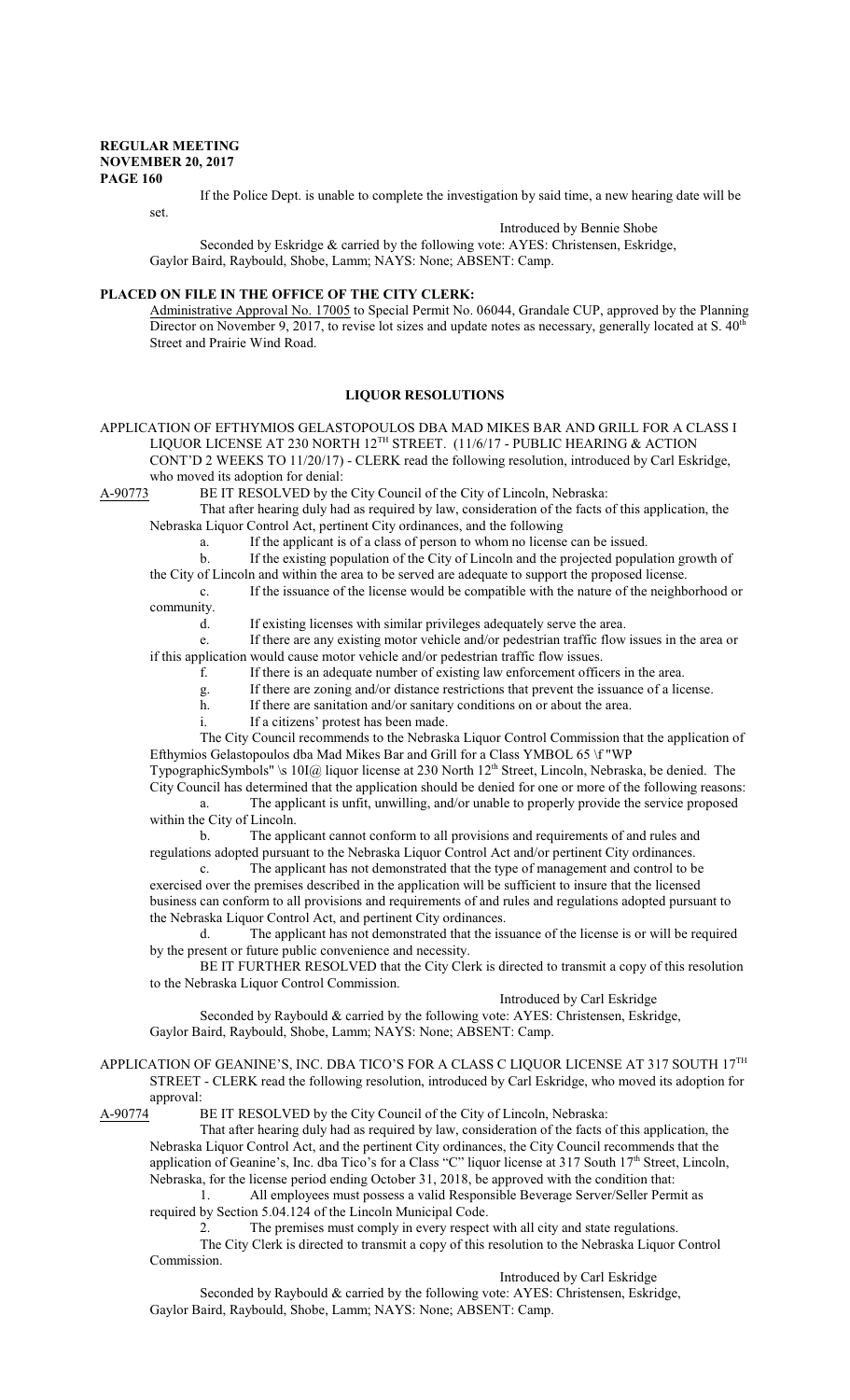MANAGER APPLICATION OF JOHN E. SATHER FOR GEANINE'S, INC. DBA TICO'S AT 317 SOUTH 17 $^{\text{TH}}$ STREET - CLERK read the following resolution, introduced by Carl Eskridge, who moved its adoption for

approval:<br>A-90775 A-90775 WHEREAS, Geanine's, Inc. dba Tico's located at 317 South 17<sup>th</sup> Street, Lincoln, Nebraska has been approved for a Retail Class "C" liquor license, and now requests that John E. Sather be named manager;

> WHEREAS, John E. Sather appears to be a fit and proper person to manage said business. NOW, THEREFORE, BE IT RESOLVED by the City Council of the City of Lincoln, Nebraska: That after hearing duly had as required by law, consideration of the facts of this application, the

Nebraska Liquor Control Act, and the pertinent City ordinances, the City Council recommends that John E. Sather be approved as manager of this business for said licensee.

The City Clerk is directed to transmit a copy of this resolution to the Nebraska Liquor Control Commission.

Introduced by Carl Eskridge

Seconded by Raybould & carried by the following vote: AYES: Christensen, Eskridge, Gaylor Baird, Raybould, Shobe, Lamm; NAYS: None; ABSENT: Camp.

APPLICATION OF LINA TRUU, INC. DBA SCREAMERS DINING & CABARET FOR A CLASS I LIQUOR LICENSE AT 803 Q STREET, SUITE #150 - CLERK read the following resolution, introduced by Carl Eskridge, who moved its adoption for approval:

A-90776 BE IT RESOLVED by the City Council of the City of Lincoln, Nebraska:

That after hearing duly had as required by law, consideration of the facts of this application, the Nebraska Liquor Control Act, and the pertinent City ordinances, the City Council recommends that the application of Lina Truu, Inc. dba Screamers Dining & Cabaret for a Class "I" liquor license at 803 Q Street, Suite #150, Lincoln, Nebraska, for the license period ending April 30, 2018, be approved with the condition that:

1. Applicant must successfully complete the responsible beverage server training course required by Section 5.04.035 of the Lincoln Municipal Code within 30 days of approval of this resolution.

2. All employees must possess a valid Responsible Beverage Server/Seller Permit as required by Section 5.04.124 of the Lincoln Municipal Code.

3. The premises must comply in every respect with all city and state regulations.

The City Clerk is directed to transmit a copy of this resolution to the Nebraska Liquor Control Commission.

Introduced by Carl Eskridge Seconded by Raybould & carried by the following vote: AYES: Christensen, Eskridge, Gaylor Baird, Raybould, Shobe, Lamm; NAYS: None; ABSENT: Camp.

MANAGER APPLICATION OF KEVIN D. WITCHER FOR LINA TRUU, INC. DBA SCREAMERS DINING  $\&$ CABARET AT 803 Q STREET, SUITE #150 - CLERK read the following resolution, introduced by Carl Eskridge, who moved its adoption for approval:

 A-90777 WHEREAS, Lina Truu, Inc. dba Screamers Dining & Cabaret located at 803 Q Street, Suite #150, Lincoln, Nebraska has been approved for a Retail Class "I" liquor license, and now requests that Kevin D. Witcher be named manager;

WHEREAS, Kevin D. Witcher appears to be a fit and proper person to manage said business. NOW, THEREFORE, BE IT RESOLVED by the City Council of the City of Lincoln, Nebraska: That after hearing duly had as required by law, consideration of the facts of this application, the Nebraska Liquor Control Act, and the pertinent City ordinances, the City Council recommends that Kevin D. Witcher be approved as manager of this business for said licensee.

The City Clerk is directed to transmit a copy of this resolution to the Nebraska Liquor Control Commission.

# Introduced by Carl Eskridge

Seconded by Raybould & carried by the following vote: AYES: Christensen, Eskridge, Gaylor Baird, Raybould, Shobe, Lamm; NAYS: None; ABSENT: Camp.

MANAGER APPLICATION OF MACKENZI K. MADISON FOR NHC, LLC DBA COPPER KETTLE AT 101 NORTH 14<sup>TH</sup> STREET, SUITE 6A - CLERK read the following resolution, introduced by Carl Eskridge, who moved its adoption for approval:

A-90778 WHEREAS, NHC, LLC dba Copper Kettle located at 101 North 14<sup>th</sup> Street, Suite 6A, Lincoln, Nebraska has been approved for a Retail Class "CK" liquor license, and now requests that Mackenzi K. Madison be named manager;

WHEREAS, Mackenzi K. Madison appears to be a fit and proper person to manage said business. NOW, THEREFORE, BE IT RESOLVED by the City Council of the City of Lincoln, Nebraska: That after hearing duly had as required by law, consideration of the facts of this application, the

Nebraska Liquor Control Act, and the pertinent City ordinances, the City Council recommends that Mackenzi K. Madison be approved as manager of this business for said licensee.

The City Clerk is directed to transmit a copy of this resolution to the Nebraska Liquor Control Commission.

Introduced by Carl Eskridge

Seconded by Raybould & carried by the following vote: AYES: Christensen, Eskridge, Gaylor Baird, Raybould, Shobe, Lamm; NAYS: None; ABSENT: Camp.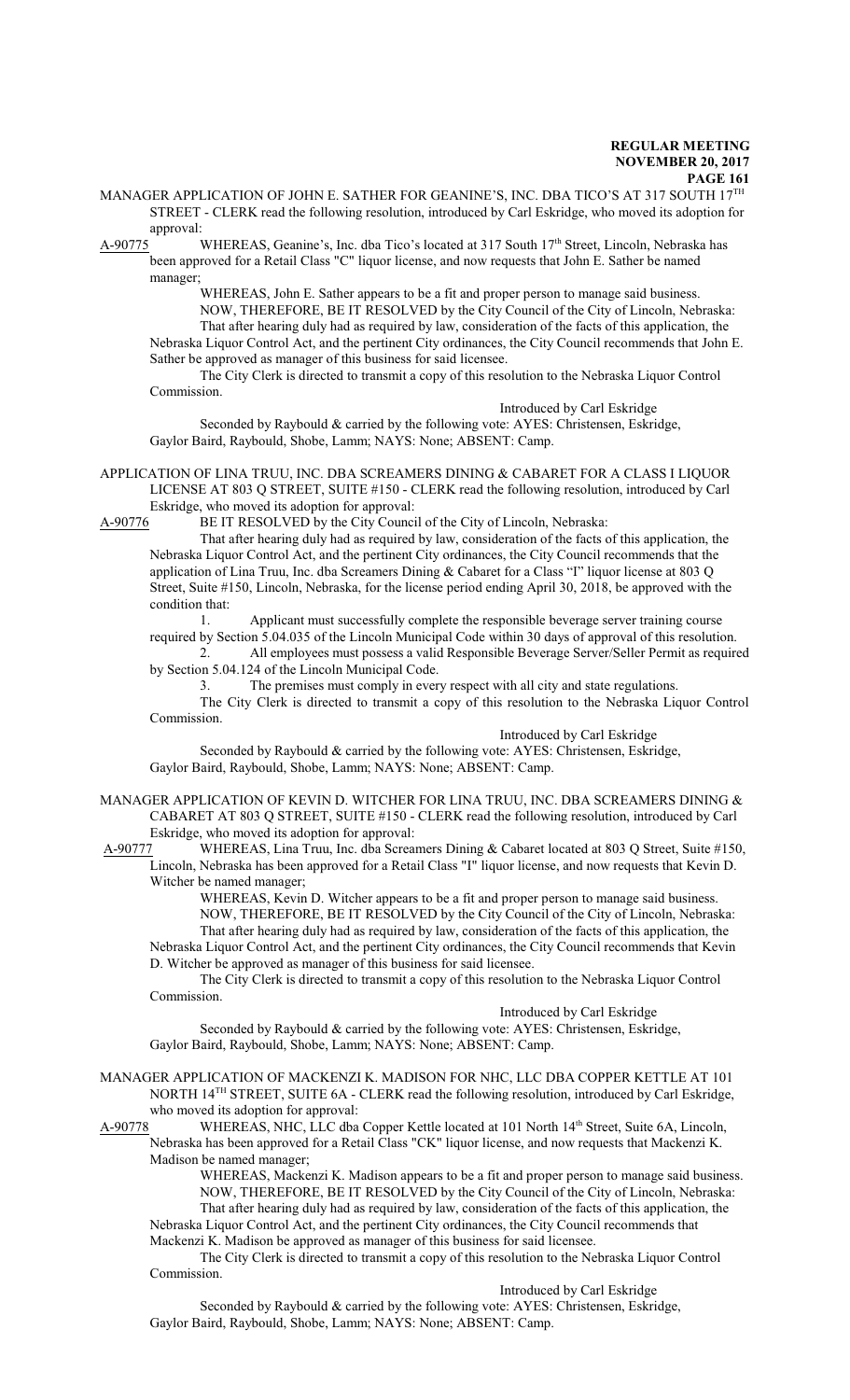# **REGULAR MEETING NOVEMBER 20, 2017**

# **PAGE 162**

MANAGER APPLICATION OF TIPHANIE M. BRUYETTE FOR WHITEHEAD OIL COMPANY DBA U-STOP #5 AT 8231 EAST O STREET - CLERK read the following resolution, introduced by Carl Eskridge, who moved its adoption for approval:<br>A-90779 WHEREAS, Whitehead

WHEREAS, Whitehead Oil Company dba U-Stop #5 located at 8231 O Street, Lincoln, Nebraska has been approved for a Retail Class "D" liquor license, and now requests that Tiphanie M. Bruyette be named manager;

WHEREAS, Tiphanie M. Bruyette appears to be a fit and proper person to manage said business. NOW, THEREFORE, BE IT RESOLVED by the City Council of the City of Lincoln, Nebraska: That after hearing duly had as required by law, consideration of the facts of this application, the Nebraska Liquor Control Act, and the pertinent City ordinances, the City Council recommends that

Tiphanie M. Bruyette be approved as manager of this business for said licensee.

The City Clerk is directed to transmit a copy of this resolution to the Nebraska Liquor Control Commission.

Introduced by Carl Eskridge

Seconded by Raybould & carried by the following vote: AYES: Christensen, Eskridge, Gaylor Baird, Raybould, Shobe, Lamm; NAYS: None; ABSENT: Camp.

MANAGER APPLICATION OF TYLER J. DAGEFORDE FOR WADSWORTH OLD CHICAGO, INC. DBA OLD CHICAGO AT 826 P STREET - CLERK read the following resolution, introduced by Carl Eskridge, who moved its adoption for approval:

A-90780 WHEREAS, Wadsworth Old Chicago, Inc. dba Old Chicago located at 826 P Street, Lincoln, Nebraska has been approved for a Retail Class "I" liquor license, and now requests that Tyler J. Dageforde be named manager;

WHEREAS, Tyler J. Dageforde appears to be a fit and proper person to manage said business. NOW, THEREFORE, BE IT RESOLVED by the City Council of the City of Lincoln, Nebraska: That after hearing duly had as required by law, consideration of the facts of this application, the Nebraska Liquor Control Act, and the pertinent City ordinances, the City Council recommends that Tyler J. Dageforde be approved as manager of this business for said licensee.

The City Clerk is directed to transmit a copy of this resolution to the Nebraska Liquor Control Commission.

Introduced by Carl Eskridge

Seconded by Raybould & carried by the following vote: AYES: Christensen, Eskridge, Gaylor Baird, Raybould, Shobe, Lamm; NAYS: None; ABSENT: Camp.

# **PUBLIC HEARING - RESOLUTIONS**

ACCEPTING THE REPORT OF NEW AND PENDING CLAIMS AGAINST THE CITY AND APPROVING DISPOSITION OF CLAIMS SET FORTH FOR THE PERIOD OF OCTOBER 16-31, 2017 - PRIOR to reading:

LAMM Moved to amend Bill No. 17R-276 in the following manner:

On Line 10 and line 11, the claims of Anne Romjue and Chris Blann should be removed from the list of DENIED CLAIMS.

Seconded by Eskridge & carried by the following vote: AYES: Christensen, Eskridge,

Gaylor Baird, Lamm, Raybould, Shobe; NAYS: None; ABSENT: Camp.

CLERK Read the following resolution, introduced by Jane Raybould, who moved its adoption as amended:<br>A-90781 BE IT RESOLVED by the City Council of the City of Lincoln, Nebraska: BE IT RESOLVED by the City Council of the City of Lincoln, Nebraska:

That the claims listed in the attached report, marked as Exhibit "A", dated November 1, 2017, of various new and pending tort claims filed against the City of Lincoln with the Office of the City Attorney or the Office of the City Clerk, as well as claims which have been disposed of, are hereby received as required by Neb. Rev. Stat. § 13-905 (Reissue 1997). The dispositions of claims by the Office of the City Attorney, as shown by the attached report, are hereby approved:

| <b>DENIED CLAIMS</b>                |                       | ALLOWED/SETTLED CLAIMS |            |
|-------------------------------------|-----------------------|------------------------|------------|
| Anne Romjue                         | <del>\$4,505.64</del> | <b>Charles Sales</b>   | \$2,700.00 |
| <del>Chris Blann</del>              | 13,096.93             | Shannon Hunter         | 3,065.74   |
| Steven Loos                         | 800.00                | Don McCabe             | 741.71     |
| Tara Merkwan                        | 345.00                | Jennifer & Sakphap Tep | 4,000.00   |
| Paul Westbrook                      | $NAS^*$               |                        |            |
| Geico a/s/o Deborah Warnke 1,860.33 |                       |                        |            |
| Cincinnati Insurance a/s/o          |                       |                        |            |
| Swanson Sinkey Ellis, Inc.          | $NAS^*$               |                        |            |
| Margaret Lichty                     | 2,480.00              |                        |            |
| Robert & Sandra Sons                | 861.47                |                        |            |
|                                     |                       |                        |            |

The City Attorney is hereby directed to mail to the various claimants listed herein a copy of this resolution which shows the final disposition of their claim.

Introduced by Jane Raybould

Seconded by Lamm & carried by the following vote: AYES: Christensen, Eskridge, Gaylor Baird, Raybould, Shobe, Lamm; NAYS: None; ABSENT: Camp.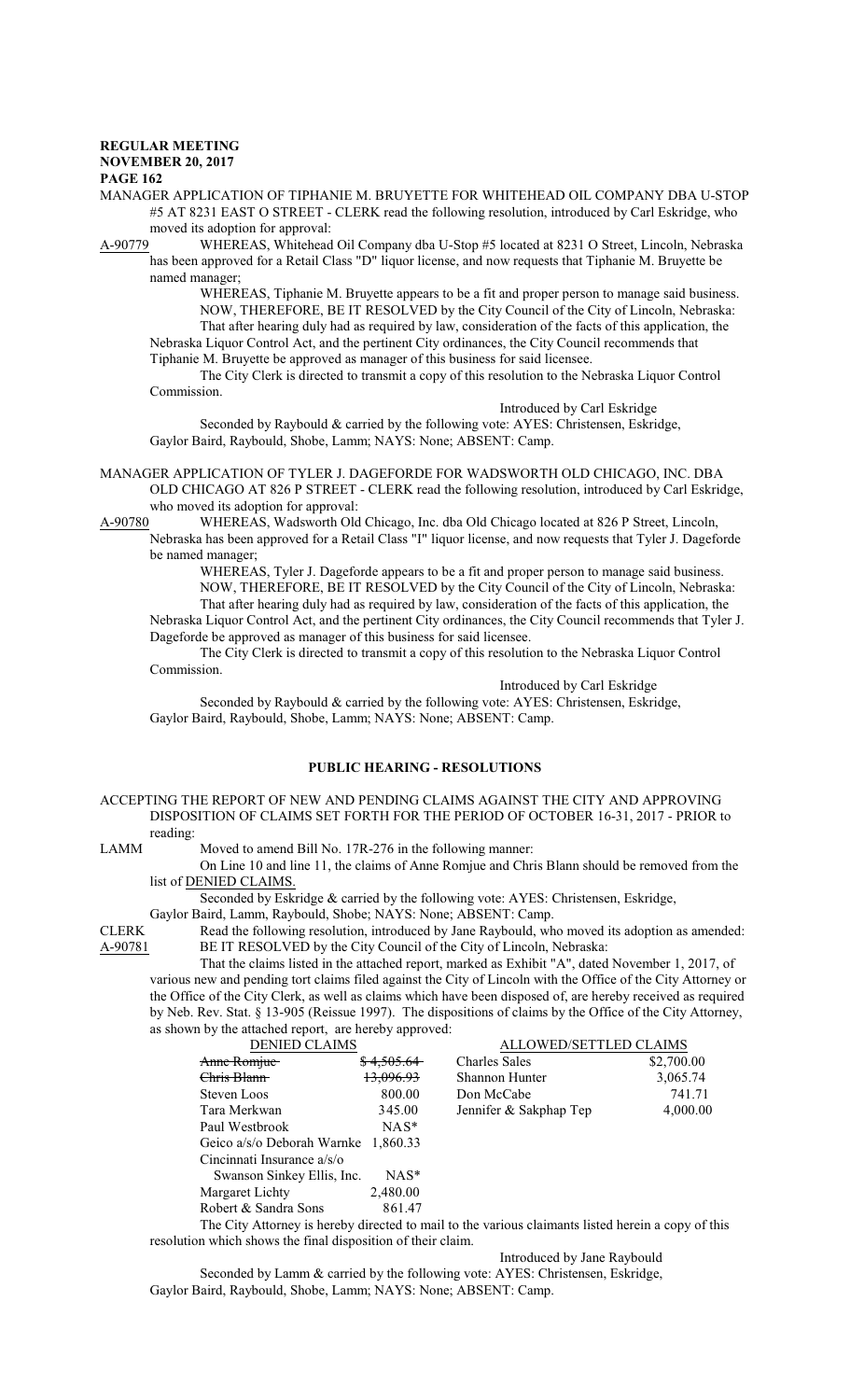COMPREHENSIVE PLAN CONFORMANCE 17017 – APPROVING AN AMENDMENT TO THE ANTELOPE VALLEY REDEVELOPMENT PLAN TO AMEND THE "TELEGRAPH DISTRICT PHASE 2 REDEVELOPMENT PROJECT" TO INCLUDE UP TO FIVE AREAS WITH BUILDING AND PARKING IMPROVEMENTS AND CONNECTING STREETSCAPE ENHANCEMENTS GENERALLY LOCATED SOUTH OF O STREET, EAST OF SOUTH 20 TH STREET, AND WEST OF ANTELOPE CREEK INCLUDING M AND N STREETS - CLERK read the following resolution, introduced by Jane Raybould, who moved its adoption:

A-90782 WHEREAS, The City Council has previously adopted the Antelope Valley Redevelopment Plan (hereinafter the "Redevelopment Plan") including plans for various redevelopment projects within the Redevelopment Plan area in accordance with the requirements and procedures of the Nebraska Community Development Law; and now desires to modify said plan by amending the "Telegraph District Phase 2 Redevelopment Project" for the redevelopment of land generally located south of O Street, east of  $20^{\text{th}}$ Street, and west of Antelope Creek, including M and N Streets, to include up to five areas with building and parking improvements and connecting streetscape features throughout; and

WHEREAS, the Director of the Urban Development Department has filed with the City Clerk modifications to the Redevelopment Plan contained in the document entitled the "Antelope Valley Redevelopment Plan Amendment, Telegraph District Phase 2 Redevelopment Project" (hereinafter the "Amendment to Redevelopment Plan") which is attached hereto, marked as Attachment "A", and made a part hereof by reference, and has reviewed said plan and has found that it meets the conditions set forth in Neb. Rev. Stat. § 18-2113 (Reissue 2012); and

WHEREAS, on October 13, 2017, a notice of public hearing was mailed postage prepaid to the president or chairperson of the governing body of each county, school district, community college, educational service unit, and natural resource district in which the real property subject to such plan is located and whose property tax receipts would be directly affected and to all registered neighborhood associations located in whole or in part within one mile radius of the area to be redeveloped setting forth the time, date, place, and purpose of the public hearing to be held on October 25, 2017 before the Lincoln City - Lancaster County Planning Commission regarding the proposed Amendment to the Redevelopment Plan, a copy of said notice and list of said governing bodies and registered neighborhood associations having been attached hereto as Attachment "B" and "C" respectively; and

WHEREAS, the proposed Amendment to the Redevelopment Plan was submitted to the Lincoln-Lancaster County Planning Commission for review and recommendations, and, on October 25, 2017, the Lincoln-Lancaster County Planning Commission held a public hearing relating to the Amendment and found the Amendment to be in conformance with the Comprehensive Plan and recommended approval thereof; and

WHEREAS, on October 27, 2017 a notice of public hearing was mailed postage prepaid to the foregoing list of governing bodies and registered neighborhood associations setting forth the time, date, place, and purpose of the public hearing before the City Council to be held on November 20, 2017 regarding the proposed Amendment to the Redevelopment Plan, a copy of said notice having been attached hereto as Attachment "D"; and

WHEREAS, on November 3, 2017 and November 10, 2017, a Notice of Public Hearing was published in the Lincoln Journal Star newspaper, setting the time, date, place, and purpose of the public hearing to be held on November 20, 2017 regarding the proposed Amendment to the Redevelopment Plan, a copy of such notice having been attached hereto and marked as Attachment "E"; and

WHEREAS, on November 20, 2017 in the City Council chambers of the County-City Building, 555 South 10th Street, Lincoln, Nebraska, the City Council held a public hearing relating to the proposed Amendment to the Redevelopment Plan and all interested parties were afforded at such public hearing a reasonable opportunity to express their views respecting said proposed Amendment to the Redevelopment Plan; and

WHEREAS, the City Council has duly considered all statements made and materials submitted relating to said proposed Amendment to the Redevelopment Plan.

NOW, THEREFORE, IT IS FOUND AND DETERMINED by the City Council of the City of Lincoln, Nebraska as follows:

1. That the Telegraph District Phase 2 Redevelopment Project is described in sufficient detail and is designed with the general purpose of accomplishing a coordinated, adjusted, and harmonious development of the City and its environs which will promote the general health, safety, and welfare, sound design and arrangement, the wise and efficient expenditure of public funds, and the prevention of the recurrence of unsanitary or unsafe dwelling accommodations or conditions of blight.

2. That incorporating the Telegraph District Phase 2 Redevelopment Project into the Antelope Valley Redevelopment Plan is feasible and in conformity with the general plan for the development of the City of Lincoln as a whole and said Plan is in conformity with the legislative declarations and determinations set forth in the Community Development Law.

3. That the Telegraph District Phase 2 Redevelopment Project would not be economically feasible without the use of tax-increment financing.

4. That the Telegraph District Phase 2 Redevelopment Project would not occur in the community redevelopment area without the use of tax-increment financing.

5. That the costs and benefits of the redevelopment activities, including costs and benefits to other affected political subdivisions, the economy of the community, and the demand for public and private services have been analyzed by the City Council as the governing body for the City of Lincoln and have been found to be in the long-term best interest of the City of Lincoln. NOW, THEREFORE, BE IT RESOLVED by the City Council of the City of Lincoln, Nebraska: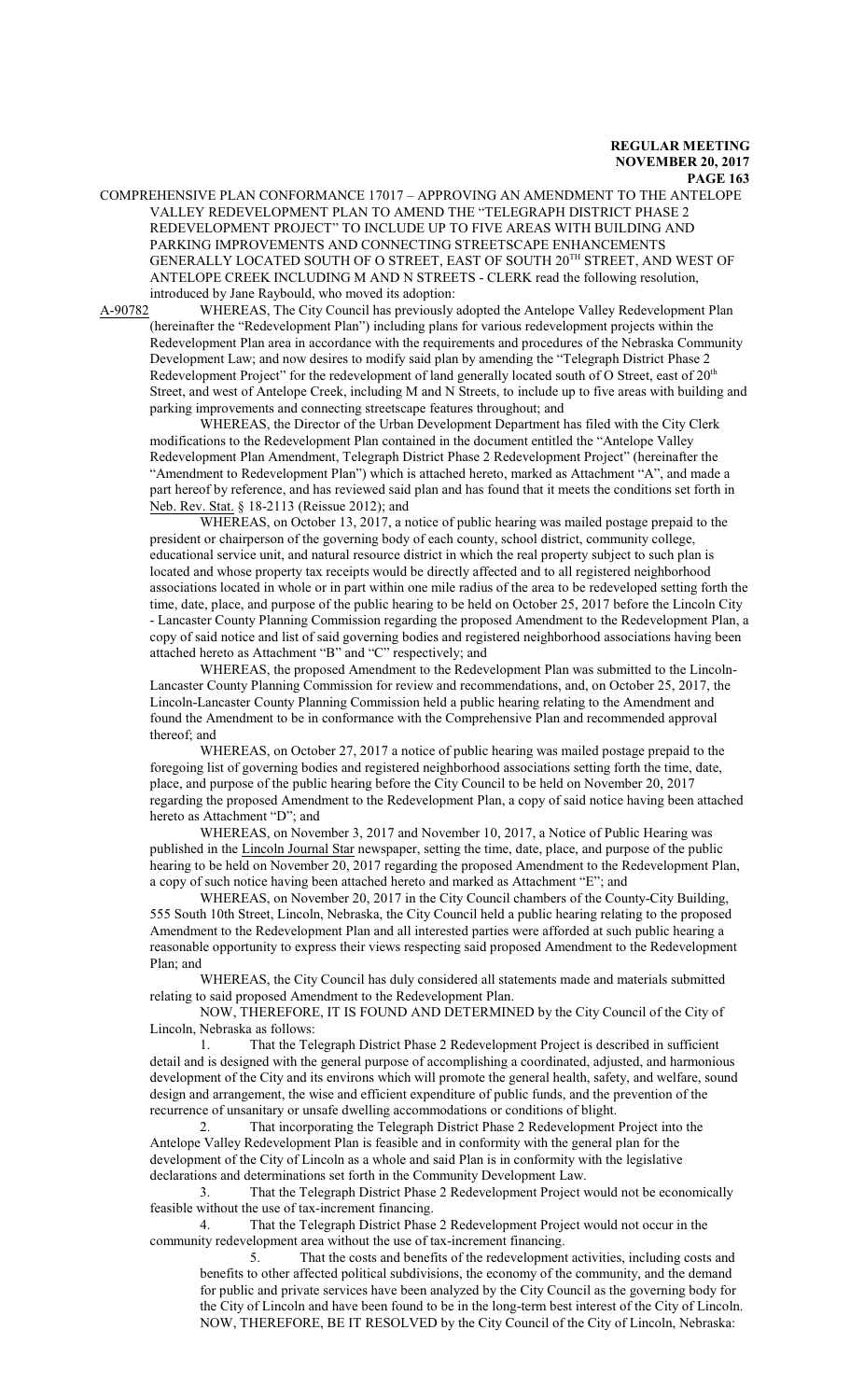That the Amendment to the Redevelopment Plan attached hereto as Attachment "A" amending the Telegraph District Phase 2 Redevelopment Project as part of the Antelope Valley Redevelopment Plan, is hereby accepted and approved by the City Council as the governing body for the City of Lincoln.

That the Urban Development Director, or his authorized representative, is hereby authorized and directed to take all steps necessary to implement the provisions of said Redevelopment Plan as they relate to the above-described modifications.

3. That the Telegraph District Phase 2 Redevelopment Project Area as described and depicted in the Amendment to the Redevelopment Plan is the Redevelopment Project Area comprising the property to be included in the area subject to the tax increment provision authorized in the Nebraska Community Development Law.<br>4. The Redevelo

The Redevelopment Plan replaces and supersedes redevelopment plans previously approved by the City Council as Resolution Nos. A-90247 and A-90576 on February 23, 3017 and July 17, 2017 respectively.<br> $\frac{5}{1}$ .

That the Finance Director is hereby authorized and directed to cause to be drafted and submitted to the City Council any appropriate ordinances and documents needed for the authorization to provide necessary funds including Community Improvement Financing in accordance with the Community Development Law to finance related necessary and appropriate public acquisitions, improvements, and other activities set forth in said Amendment to the Redevelopment Plan.

Introduced by Jane Raybould

Seconded by Eskridge & carried by the following vote: AYES: Christensen, Eskridge, Gaylor Baird, Raybould, Shobe, Lamm; NAYS: None; ABSENT: Camp.

## **PUBLIC HEARING ORDINANCES - 2ND READING & RELATED RESOLUTIONS - SEE BELOW**

- CHANGE OF ZONE 17029 APPLICATION OF PAR 5 PARTNERS, LLC FOR A CHANGE OF ZONE FROM O-2 SUBURBAN OFFICE DISTRICT, O-3 OFFICE PARK DISTRICT, AND I-2 INDUSTRIAL PARK DISTRICT TO I-3 EMPLOYMENT CENTER DISTRICT ON PROPERTY GENERALLY LOCATED AT NORTHWEST 1ST STREET AND WEST FLETCHER AVENUE. (RELATED ITEMS: 17-158, 17R-275) - CLERK read an ordinance, introduced by Jane Raybould, amending the Lincoln Zoning District Maps adopted by reference and made a part of Title 27 of the Lincoln Municipal Code, pursuant to Section 27.05.020 of the Lincoln Municipal Code, by changing the boundaries of the districts established and shown thereon, the second time.
- USE PERMIT 17007 APPLICATION OF PAR 5 PARTNERS, LLC FOR A NEW I-3 USE PERMIT, WITH WAIVERS TO SETBACKS AND SIGN REGULATIONS, ON PROPERTY GENERALLY LOCATED AT NORTHWEST 1<sup>ST</sup> STREET AND WEST FLETCHER AVENUE. (RELATED ITEMS: 17-158, 17R-275) ACTION DATE: 12/4/17)
- ANNEXATION 17017 AMENDING THE LINCOLN CORPORATE LIMITS MAP BY ANNEXING APPROXIMATELY 156 ACRES OF PROPERTY GENERALLY LOCATED BETWEEN 84TH AND 105 TH STREETS, BOTH NORTH AND SOUTH OF O STREET, INCLUDING THE ENTIRE HILLCREST HEIGHTS SUBDIVISION AND PROPERTIES IMMEDIATELY WEST AND SOUTH OF THE SUBDIVISION - CLERK read an ordinance, introduced by Jane Raybould, annexing and including the below described land as part of the City of Lincoln, Nebraska and amending the Corporate Limits Map attached to and made a part of Ordinance No. 18208, to reflect the extension of the corporate limits boundary of the City of Lincoln, Nebraska established and shown thereon, the second time.
- ANNEXATION 17018 AMENDING THE LINCOLN CORPORATE LIMITS MAP BY ANNEXING APPROXIMATELY 68 ACRES OF PROPERTY GENERALLY LOCATED BETWEEN  $75^{\text{TH}}$  AND  $84^{\text{TH}}$ STREETS AND BETWEEN HIGHWAY 2 AND YANKEE HILL ROAD, SAID PROPERTIES LYING ADJACENT TO A PORTION OF PORTSCHE LANE, DUNROVIN ROAD, AND ALIMARK LANE - CLERK read an ordinance, introduced by Jane Raybould, annexing and including the below described land as part of the City of Lincoln, Nebraska and amending the Corporate Limits Map attached to and made a part of Ordinance No. 18028, to reflect to extension of the corporate limits boundary of the City of Lincoln, Nebraska established and shown thereon, the second time.

# **ORDINANCES - 3RD READING & RELATED RESOLUTIONS**

ANNEXATION 17016 – AMENDING THE LINCOLN CORPORATE LIMITS MAP BY ANNEXING APPROXIMATELY 203 ACRES OF PROPERTY GENERALLY LOCATED BETWEEN  $84^{\text{\tiny{TH}}}$  AND 95 TH STREETS AND SOUTH OF HOLDREGE STREET (11/6/17 - VERBAL MTA TO HAVE ORDINANCE BECOME EFFECTIVE NOV. 6, 2018 ADOPTED, 4-2; DUE TO LACK OF VOTE ON MAIN MOTION, FINAL ACTION CARRIED OVER TO 11/20/17) - PRIOR to reading: LAMM Moved to place Bill No. 17-151 on the Pending List Date Certain with continued Public Hearing one year to 10/01/18.

Seconded by Shobe & **LOST** by the following vote: AYES: Christensen, Lamm; NAYS: Eskridge, Gaylor Baird, Shobe; CONFLICT OF INTEREST: Raybould; ABSENT: Camp.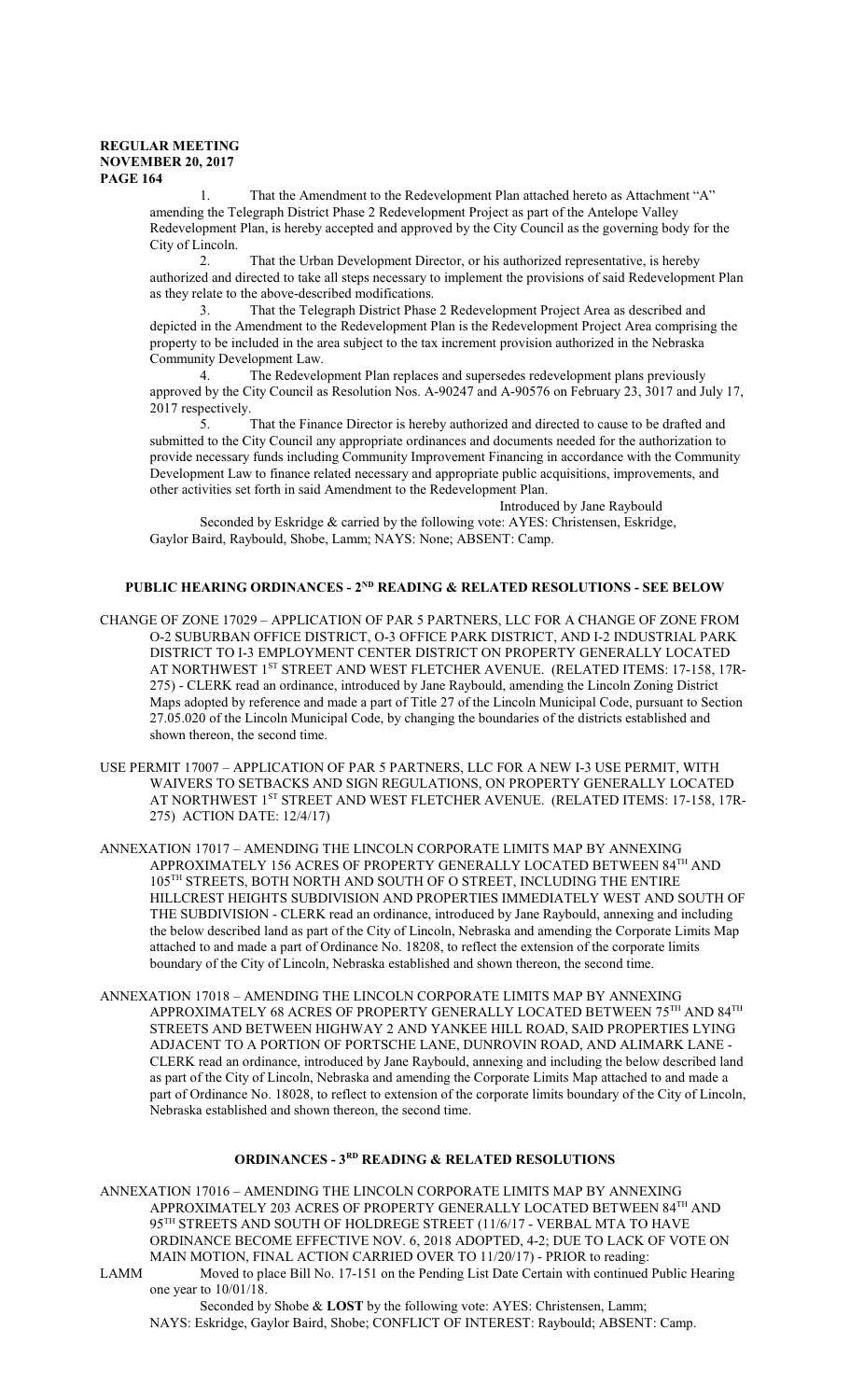CLERK Read an ordinance, introduced by Carl Eskridge, annexing and including the below described land as part of the City of Lincoln, Nebraska and amending the Corporate Limits Map attached to and made a part of Ordinance No. 18208, to reflect the extension of the corporate limits boundary of the City of Lincoln, Nebraska established and shown thereon, the third time.

ESKRIDGE Moved to pass the ordinance as read.

Seconded by Shobe & carried by the following vote: AYES: Christensen, Eskridge, Gaylor Baird, Shobe; NAYS: Lamm; CONFLICT OF INTEREST: Raybould; ABSENT: Camp. The ordinance, being numbered **#20579**, is recorded in Ordinance Book 34.

AMENDING THE PAY SCHEDULE FOR THE EMPLOYEE GROUP WHOSE CLASSIFICATIONS ARE ASSIGNED TO THE PAY RANGE WHICH IS PREFIXED BY THE LETTER "A" BY CHANGING THE TITLE OF CLASS 1473 FROM "TECHNICAL SUPPORT SPECIALIST I" TO "ENTERPRISE SYSTEMS ADMINISTRATOR" - CLERK read an ordinance, introduced by Leirion Gaylor Baird, amending Ordinance No. 20543 passed August 28, 2017, relating to the schedules of pay ranges for employees of the City of Lincoln whose classifications are assigned to a pay range which is prefixed by the letter "A", by changing the class title for the job classification "Technical Support Specialist I" to "Enterprise Systems Administrator" and by changing the pay range from A13 to A19, the third time. GAYLOR BAIRD Moved to pass the ordinance as read.

Seconded by Raybould & carried by the following vote: AYES: Christensen, Eskridge, Gaylor Baird, Lamm, Raybould, Shobe; NAYS: None; ABSENT: Camp.

The ordinance, being numbered **#20580**, is recorded in Ordinance Book 34.

AMENDING THE PAY SCHEDULE FOR THE EMPLOYEE GROUP WHOSE CLASSIFICATIONS ARE ASSIGNED TO THE PAY RANGE WHICH IS PREFIXED BY THE LETTER "A" BY CREATING THE CLASSIFICATION OF "ASSISTANT PARKING MANAGER" - CLERK read an ordinance, introduced by Leirion Gaylor Baird, amending Ordinance No. 20543 passed August 28, 2017, relating to the schedules of pay ranges for employees of the City of Lincoln whose classifications are assigned to a pay range which is prefixed by the letter "A", by creating the job classification of "Assistant Parking Manager", the third time.

GAYLOR BAIRD Moved to pass the ordinance as read.

Seconded by Raybould & carried by the following vote: AYES: Christensen, Eskridge, Gaylor Baird, Lamm, Raybould, Shobe; NAYS: None; ABSENT: Camp.

The ordinance, being numbered **#20581**, is recorded in Ordinance Book 34.

AMENDING CHAPTER 23.10 OF THE LINCOLN MUNICIPAL CODE TO ADOPT THE 2017 EDITION OF THE NATIONAL ELECTRICAL CODE, AS SPECIFICALLY AMENDED, AND MODIFYING THE FEE STRUCTURE - CLERK read an ordinance, introduced by Leirion Gaylor Baird, amending Chapter 23.10 of the Lincoln Municipal Code ("LMC"), the Electrical Code, to adopt the 2017 Edition of the National Electrical Code, as specifically amended by Chapter 23.10 of the LMC, by amending Sections 23.10.010, 23.10.025, 23.50.040, 23.10.010, 23.10.060, 23.10.090, 23.10.120, 23.10.160, 23.10.170, 23.10.195, 23.10.200, 23.10.230, 23.10.240, 23.10.250, 23.10.290, 23.10.300, 23.10.510, and 23.10.520 to incorporate revisions necessitated by the adoption of the 2017 Edition; adding a new section numbered 23.10.35 Severability; and repealing Sections 23.10.010, 23.10.025, 23.10.040, 23.10.050, 23.10.060, 23.10.090, 23.10.120, 23.10.160, 23.10.170, 23.10.195, 23.10.200, 23.10.230, 23.10.240, 23.10.250, 23.10.290, 23.10.300, 23.10.510, and 23.10.520 of the Lincoln Municipal Code as hitherto existing, the third time.

GAYLOR BAIRD Moved to pass the ordinance as read.

Seconded by Raybould & carried by the following vote: AYES: Christensen, Eskridge, Gaylor Baird, Lamm, Raybould, Shobe; NAYS: None; ABSENT: Camp.

The ordinance, being numbered **#20582**, is recorded in Ordinance Book 34.

ADOPTING THE LINCOLN ELECTRIC SYSTEM RATE SCHEDULES TO BECOME EFFECTIVE JANUARY 1, 2018. (RELATED ITEMS: 17R-271, 17R-272, 17-156) (ACTION DATE: 11/20) - CLERK read the following resolution, introduced by Leirion Gaylor Baird, who moved its adoption:

A-90783 WHEREAS, Lincoln Municipal Code Section 4.24.070 provides that the Lincoln City Council has the sole authority to establish retail electric rates for the Lincoln Electric System (LES);

WHEREAS, rate schedules for the use and services of LES of the City of Lincoln, including the electric energy sold, furnished, or supplied by said City of Lincoln, Nebraska, have been established by resolution from time to time, the last one being Resolution No. A-90122, adopted by the City Council on December 5, 2016, and approved by the Mayor on December 7, 2016;

WHEREAS, the LES Administrative Board recommends to the City Council of the City of Lincoln, Nebraska, that the document entitled proposed "Rate Schedules", for rates effective January 1, 2018, which is attached hereto and fully incorporated herein, be adopted for the use of Lincoln Electric System and the provision of services to ratepayers in the service area of Lincoln Electric System;

WHEREAS, the "Rate Schedules" include no system-wide average retail electric rate adjustment for 2018, but does provide for a 9.7% increase in the Street Light rate class and also provide for continued modification of the "Customer and Facilities" charge for Residential and Heating Service rate classes and other minor changes to be effective January 1, 2018;

WHEREAS, the rate recommendation complies with the City of Lincoln's Bond Ordinance for LES regarding retail electric rates;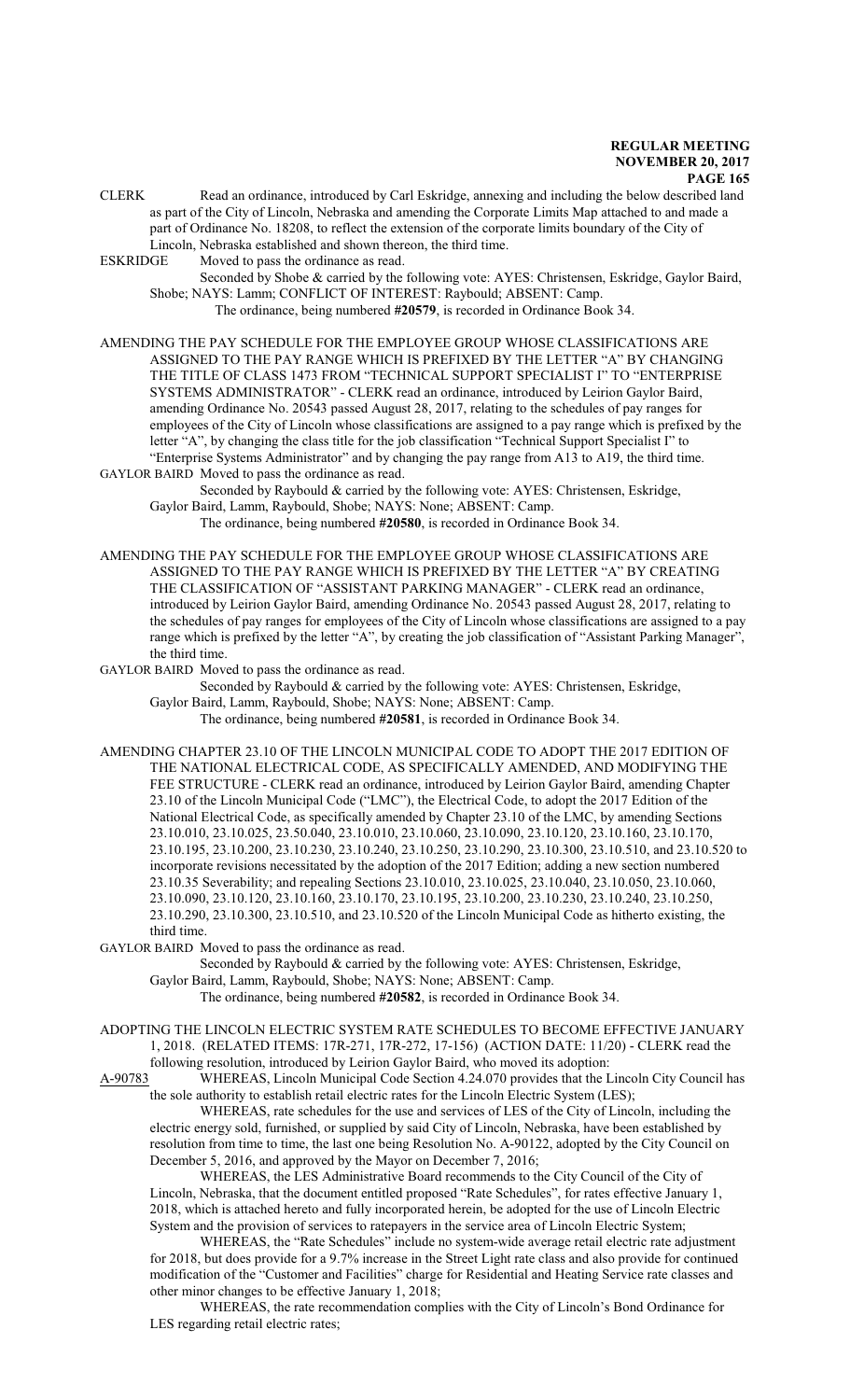WHEREAS, LES staff provided extensive customer information and outreach on the proposed 2018 rates, including a public hearing that was held on October 5, 2017 at the Walter A. Canney Service Center, 27<sup>th</sup> and Fairfield; and

WHEREAS, it is evident to the City Council of the City of Lincoln, Nebraska, that the justification for said rates and charges has been demonstrated and, therefore, said rates should be adopted.

NOW, THEREFORE, BE IT RESOLVED by the City Council of the City of Lincoln, Nebraska: That effective January 1, 2018, the attached "Rate Schedules" for retail electric rates and service fees, effective January 1, 2018, for the Lincoln Electric System and the provision of services to ratepayers in the service area of Lincoln Electric System is hereby established and adopted; and

BE IT FURTHER RESOLVED that Resolution No. A-90122, adopted on December 5, 2016, is hereby superseded by this Resolution effective January 1, 2018.

Introduced by Leirion Gaylor Baird

Seconded by Raybould & carried by the following vote: AYES: Christensen, Eskridge, Gaylor Baird, Raybould, Shobe, Lamm; NAYS: None; ABSENT: Camp.

ADOPTING THE LINCOLN ELECTRIC SYSTEM ANNUAL BUDGET FOR 2018 TO BECOME EFFECTIVE JANUARY 1, 2018. (RELATED ITEMS: 17R-271, 17R-272, 17-156) (ACTION DATE: 11/20) -

CLERK read the following resolution, introduced by Leirion Gaylor Baird, who moved its adoption:<br>A-90784 WHEREAS, under the provisions of Section 4.24.090 of the Lincoln Municipal Code, a pro WHEREAS, under the provisions of Section 4.24.090 of the Lincoln Municipal Code, a proposed annual budget for the operation of the Lincoln Electric System (LES) for 2018 was approved by the LES Administrative Board on October 20, 2017; and

WHEREAS, pursuant to the above-cited code section, a public hearing on the proposed budget was held on November 6, 2017, notice thereof having been published in one issue of the Lincoln Journal Star newspaper published and of general circulation in the City more than five (5) days before such hearing. NOW, THEREFORE, BE IT RESOLVED by the City Council of the City of Lincoln, Nebraska:

1. That pursuant to the provisions of Section 4.24.090 of the Lincoln Municipal Code, the LES Annual Budget for the fiscal year beginning January 1, 2018, is hereby adopted, and all funds listed therein are hereby appropriated for the several purposes therein stated.

2. That all money received in any of the aforesaid funds in excess of the estimated balances and receipts set forth in said budget shall be credited to the surplus of such funds.

3. That all monies received and set apart for the operation and maintenance of the LES and all monies received from any source that are required to be applied to the costs of said operation and maintenance, shall be deposited in the appropriate operation and maintenance account, and paid out upon the order of those persons designated by the LES Administrative Board.

4. That by adoption of the Capital Budget, the City Council hereby authorizes the acquisition of all necessary right-of-way, easements, or other interests in land, by purchase if possible, by condemnation if necessary, for those projects included within the Capital Budget.

5. That, to the extent capital improvements of LES are made from LES revenue and other funds, it is intended that the amount of such expenditures, which is not reasonably expected to exceed \$95 million, shall be reimbursable to the LES revenue fund and other funds through the issuance of future electric system revenue bonds, there being no funds of LES or the City reserved, allocated on a long-term basis, or otherwise set aside (or reasonably expected to be reserved, allocated on a long-term basis, or otherwise set aside) to provide permanent financing for the expenditures related to such expenditures, other than pursuant to the issuance of such electric system revenue bonds, this Resolution being determined to be consistent with the budgetary and financial circumstances of LES and the City as they exist or are reasonably foreseeable on the date hereof. The proper officers of LES shall keep and maintain records at least annually to determine the amount of such capital expenditures that may be reimbursed from electric system revenue bond proceeds.

6. There is hereby appropriated all money received from any source as grants or donations received for public purposes.

Introduced by Leirion Gaylor Baird

Seconded by Shobe & carried by the following vote: AYES: Christensen, Eskridge, Gaylor Baird, Raybould, Shobe, Lamm; NAYS: None; ABSENT: Camp.

AUTHORIZING THE ISSUANCE OF NOT TO EXCEED \$300,000,000 LINCOLN ELECTRIC SYSTEM REVENUE AND REFUNDING BONDS. (RELATED ITEMS: 17R-271, 17R-272, 17-156) (ACTION DATE: 11/20) - CLERK read an ordinance, introduced by Leirion Gaylor Baird, an Eighth Series Ordinance adopted under and Pursuant to Ordinance No. 17879 passed July 23, 2001; authorizing the issuance of Lincoln Electric System Revenue and Refunding Bonds of the City of Lincoln, Nebraska in one or more series in an aggregate principal amount not to exceed \$300,000,000; fixing in part and providing for the fixing in part of the details of such bonds; providing for the sale of such bonds and the application of the proceeds of such sale; taking other action in connection with the foregoing; and related matters, the third time.

GAYLOR BAIRD Moved to pass the ordinance as read.

Seconded by Raybould & carried by the following vote: AYES: Christensen, Eskridge,

Gaylor Baird, Lamm, Raybould, Shobe; NAYS: None; ABSENT: Camp.

The ordinance, being numbered **#20583**, is recorded in Ordinance Book 34.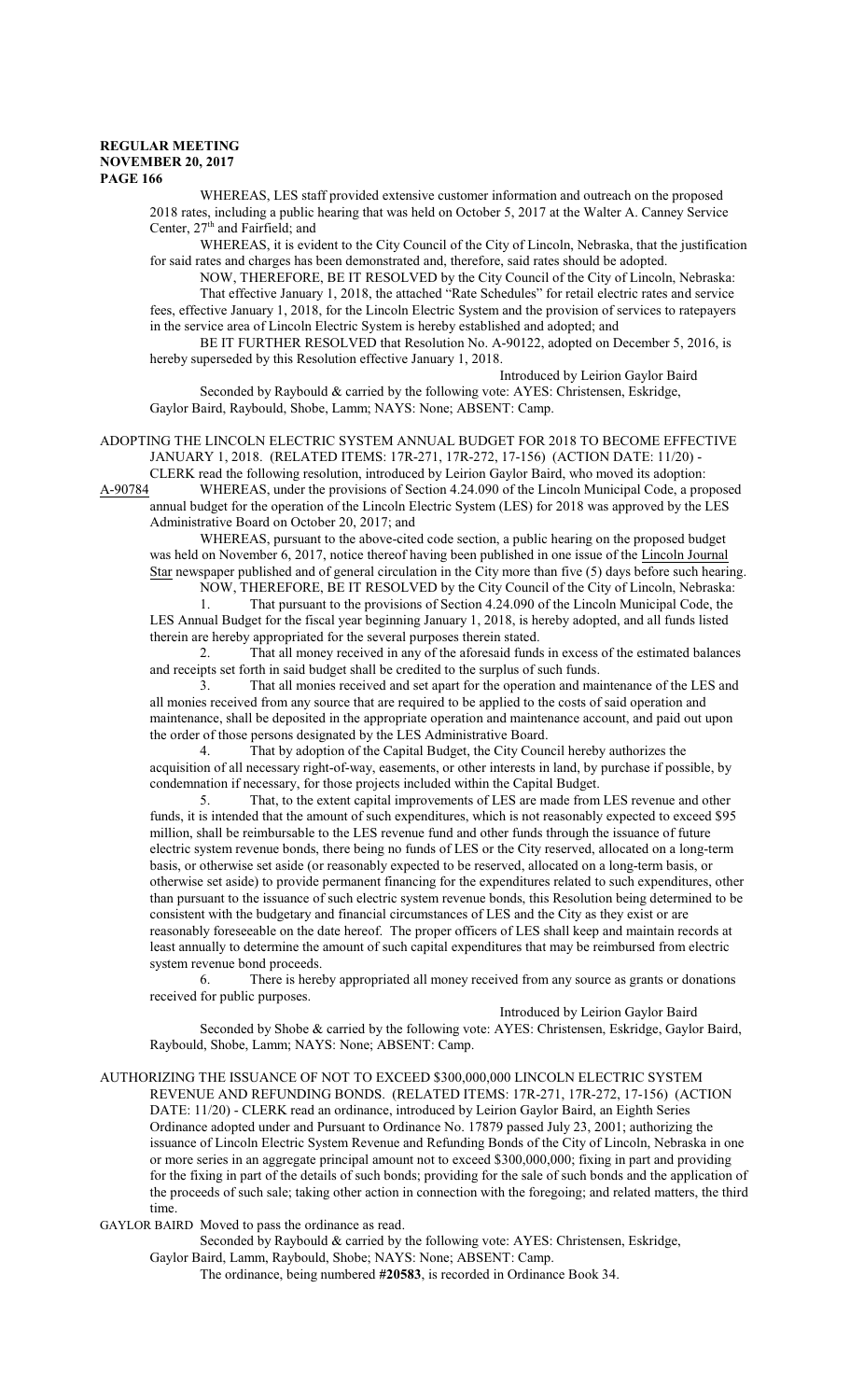APPROVING A LEASE AGREEMENT BETWEEN THE CITY OF LINCOLN AND TRUCK EQUIPMENT SERVICE EQUIPMENT FOR USE IN CONJUNCTION WITH THEIR PRIVATE BUSINESS OF THE MANUFACTURE, SALE, AND SERVICING OF TRUCKS, TRAILERS, AND RELATED EQUIPMENT - CLERK read an ordinance, introduced by Leirion Gaylor Baird, accepting and approving a Lease Agreement between the City of Lincoln, Nebraska and Truck Equipment Service Company, and affiliate of E.J.C. Corporation, for the lease of property for limited use in conjunction with their private business of the manufacture, sale, and servicing of trucks, trailers, and related equipment for a five-year term, the third time.

GAYLOR BAIRD Moved to pass the ordinance as read.

Seconded by Shobe & carried by the following vote: AYES: Christensen, Eskridge, Gaylor Baird, Lamm, Raybould, Shobe; NAYS: None; ABSENT: Camp.

The ordinance, being numbered **#20584**, is recorded in Ordinance Book 34.

# **RESOLUTIONS - 1ST READING**

- PROVIDE SITING APPROVAL TO ALLOW CITY OWNED PROPERTY TO BE USED FOR FUTURE SOLID WASTE OPERATIONS AND TO ALLOW THE PERMITTING AND OPERATIONS OF SOLID WASTE DISPOSAL AREAS AND SOLID WASTE PROCESSING FACILITIES ON A PARCEL OF GROUND, CONTAINING APPROXIMATELY 710 ACRES, IN THE VICINITY OF HIGHWAY 77 AND BLUFF ROAD IN LANCASTER COUNTY, NEBRASKA.
- REAPPOINTING MIKE LANG TO THE DISTRICT ENERGY CORPORATION FOR A TERM EXPIRING DECEMBER 31, 2019. *(CONSENT)*
- REAPPOINTING BRIAN WACHMAN TO THE KENO/HUMAN SERVICES ADVISORY BOARD FOR A ERM EXPIRING DECEMBER 31, 2020. *(CONSENT)*
- ACCEPTING THE REPORT OF NEW AND PENDING CLAIMS AGAINST THE CITY AND APPROVING DISPOSITION OF CLAIMS SET FORTH FOR THE PERIOD OF NOVEMBER 1-15, 2017.
- APPROVING A PURCHASE AGREEMENT BETWEEN THE CITY OF LINCOLN ON BEHALF OF THE LINCOLN-LANCASTER COUNTY HEALTH DEPARTMENT AND HEMOCUE AMERICA TO PROVIDE ANALYZER MACHINES AND CUVETTES TO ALLOW WIC PROGRAM STAFF TO CONDUCT HEMOGLOBIN CHECKS FOR CLIENTELE FOR A TERM OF OCTOBER 1, 2017 THROUGH SEPTEMBER 30, 2020. *(CONSENT)*
- RESOLUTION APPROVING THE ISSUANCE OF NOT TO EXCEED \$40,985,000 PRINCIPAL AMOUNT OF CORRECTIONAL FACILITY REFUNDING BONDS, SERIES 2017, TO BE ISSUED BY LANCASTER COUNTY CORRECTIONAL FACILITY JOINT PUBLIC AGENCY.

### **ORDINANCES - 1ST READING & RELATED RESOLUTIONS (AS REQUIRED)**

- ORDINANCE AUTHORIZING AND PROVIDING FOR THE ISSUANCE OF NOT TO EXCEED \$14,000,000 AGGREGATE STATED PRINCIPAL AMOUNT OF WATER REFUNDING BONDS OF THE CITY OF LINCOLN, NEBRASKA - CLERK read an ordinance, introduced by Bennie Shobe, Sixth Series Ordinance adopted under and pursuant to Ordinance No. 18088 authorizing the issuance of Water Revenue Refunding Bonds, Series 2017, of the City of Lincoln, Nebraska in a principal amount not to exceed Fourteen Million Dollars (\$14,000,000); fixing in part and providing for the fixing in part of the details of the bonds; authorizing the public sale of the bonds and the application of the proceeds thereof; authorizing the execution and delivery of certain documents and taking other action in connection with the foregoing; and related matters, the first time.
- APPROVING A LEASE AGREEMENT BETWEEN THE CITY OF LINCOLN AND EXTENET SYSTEMS, INC. FOR THE PURPOSE OF INSTALLING SMALL CELL WIRELESS TECHNOLOGY ON CITY OWNED STREET LIGHT POLES - CLERK read an ordinance, introduced by Bennie Shobe, accepting and approving the Master Lease Agreement between the City of Lincoln and ExteNet Systems, Inc. for the purpose of installing small cell wireless technology on City owned street light poles, the first time.
- ADDING A NEW SECTION 9.08.120 TO PROVIDE FOR PROCEDURES FOR POLICE OFFICERS IN ISSUING CITATIONS FOR A VIOLATION OF THE CITY CODE AND GROUNDS FOR DETERMINING IF DETENTION IS NECESSARY - CLERK read an ordinance, introduced by Bennie Shobe, amending Chapter 9.08 of the Lincoln Municipal Code to add a new section numbered 9.08.120 to provide for procedures for police officers in issuing citations for a violation of the city code and grounds for determining if detention is necessary, the first time.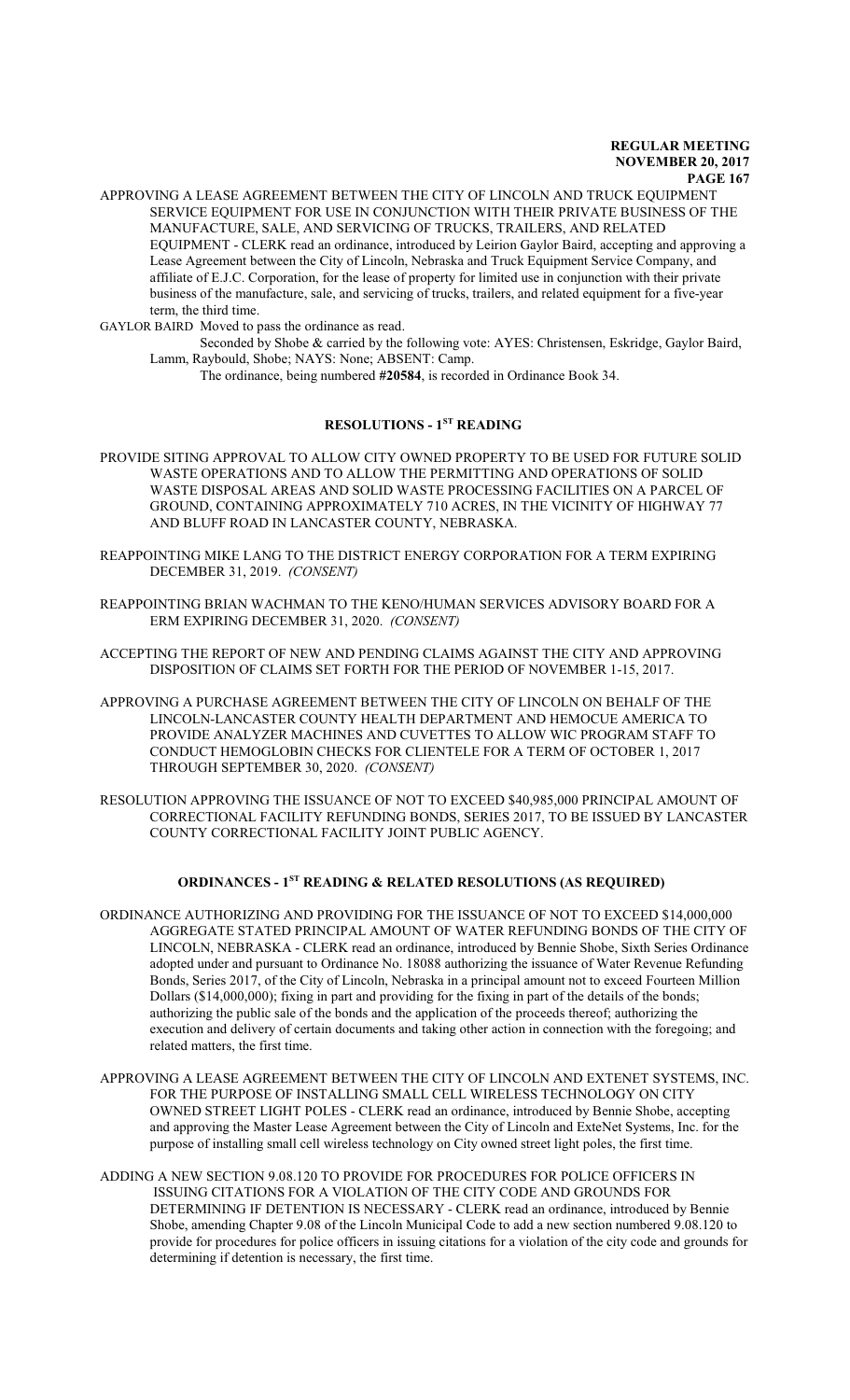- CONSENT AMENDMENTS ORDINANCE AMENDING SECTIONS 24.05.240, 24.05.250, AND 24.05.270 TO MOVE EXAMINATION RESPONSIBILITIES TO THE EXAMINING BOARD OF PLUMBERS AND REPEALING SECTIONS 24.05.240, 24.05.250, AND 24.05.270 OF THE LINCOLN MUNICIPAL CODE AS HITHERTO EXISTING - CLERK read an ordinance, introduced by Bennie Shobe, amending Sections 24.05.240, 24.05.250, and 24.05.270 of the Lincoln Municipal Code to move examination responsibilities to the Examining Board of Plumbers and repealing Sections 24.05.240, 24.05.250, and 24.05.270 of the Lincoln Municipal Code as hitherto existing, the first time.
- AMENDING SECTION 9.24.140 TO PROVIDE FOR MORE SPECIFIC TERMS AND CONDITIONS FOR LARCENY; AMENDING SECTION 9.24.160 TO RAISE THE MAXIMUM LEVEL FOR THEFT OF SERVICES COVERED UNDER THE CODE; BY ADDING A NEW SECTION 9.24.165 TITLED CONSOLIDATION OF THEFT OFFENSES TO PROVIDE FOR THE PROSECUTION OF CONDUCT IN SECTIONS 9.24.120 TO 9.24.160 AS A SINGLE OFFENSE EMBRACING THE SEPARATELY ENUMERATED OFFENSES; AMENDING SECTION 9.24.190 TO PROVIDE MORE CLEAR AND DEFINITE TERMS AND CONDITIONS FOR LOITERING AND TRESPASSING; AND REPEALING SECTIONS 9.24.140, 9.24.160, AND 9.24.190 OF THE LINCOLN MUNICIPAL CODE AS HITHERTO EXISTING - CLERK read an ordinance, introduced by Bennie Shobe, amending Chapter 9.24 of the Lincoln Municipal Code by amending Section 9.24.140 Larceny; Defined to provide for more specific terms and conditions for Larceny; by amending Section 9.24.160 Theft of Services to raise the maximum level for theft of services covered under the Code; by adding a new section numbered Section 9.24.165 titled Consolidation of Theft Offenses to provide for the prosecution of conduct in Sections 9.24.120 to 9.24.160 as a single offense embracing the separately enumerated offenses; and by amending Section 9.24.190 Loitering and Trespass; Windowpeeping as Evidence to provide more clear and definite terms and conditions for Loitering and Trespassing; and repealing Sections 9.24.140, 9.24.160, and 9.24.190 as hitherto existing, the first time.
- AMENDING SECTION 10.06.080 TO ALLOW FOR ENFORCEMENT OF PENALTIES FOR REFUSAL TO SIGN TRAFFIC CITATIONS AND REPEALING SECTION 10.06.080 OF THE LINCOLN MUNICIPAL CODE AS HITHERTO EXISTING - CLERK read an ordinance, introduced by Bennie Shobe, amending Title 10 of the Lincoln Municipal Code relating to persons who refuse to sign citations issued to them by police officers, the first time.
- AMENDING SECTIONS 10.08.010, 10.08.020, 10.08.040, AND 10.08.050 TO BE CONSISTENT WITH STATE LAW AND ALLOW FOR ENFORCEMENT OF THE LAW REGARDING MOTOR VEHICLE REGISTRATION AND LICENSE PLATES AND REPEALING SECTIONS 10.08.010, 10.08.020, 10.08.040, AND 10.08.050 OF THE LINCOLN MUNICIPAL CODE AS HITHERTO EXISTING - CLERK read an ordinance, introduced by Bennie Shobe, amending Title 10 of the Lincoln Municipal Code relating to registration of motor vehicles and trailers, the first time.
- AMENDING SECTION 10.12.030 TO ADD NEW TRAFFIC CONTROL RED ARROW TO THE TRAFFIC CONTROL LEGEND; AMENDING SECTIONS 10.14.200(B) AND 10.14.220 TO ADD LANGUAGE ON HOW DRIVERS SHALL PROCEED IN TRAFFIC WHEN THERE IS A STEADY CIRCULAR RED LIGHT OR RED ARROW; AND REPEALING SECTIONS 10.12.030, 10.14.200, AND 10.14.220 OF THE LINCOLN MUNICIPAL CODE AS HITHERTO EXISTING - CLERK read an ordinance, introduced by Bennie Shobe, amending Chapter 10.12 of the Lincoln Municipal Code relating to Traffic Control Devices by amending Section 10.12.030 to add new traffic control Red Arrow to the Traffic Control Legend; amending Chapter 10.14 relating to Rules of the Road by amending Section 10.14.200(b) relating to U-Turn Only at Street Intersections; and amending Section 10.14.220 relating to Turns Restricted at Intersections With Automatic Signals to add language on how drivers shall proceed in traffic when there is a steady circular red light or red arrow; and repealing Sections 10.12.030, 10.14.200, and 10.14.220 of the Lincoln Municipal Code as hitherto existing, the first time.
- AMENDING SECTION 10.14.190 TO PROVIDE THAT LEFT TURNS SHALL BE MADE, AS NEARLY AS PRACTICABLE, IN THE EXTREME LEFT-HAND LANE AND REPEALING SECTION 10.14.190 OF THE LINCOLN MUNICIPAL CODE AS HITHERTO EXISTING - CLERK read an ordinance, introduced by Bennie Shobe, amending Section 10.14.190 of the Lincoln Municipal Code to provide that left turns shall be made, as nearly as practicable, in the extreme left-hand lane and repealing Section 10.14.190 of the Lincoln Municipal Code as hitherto existing, the first time.
- AMENDING SECTION 10.14.420 TO HAVE A PENALTY CONSISTENT WITH STATE LAW FOR THE SAME VIOLATION AND REPEALING SECTION 10.14.420 OF THE LINCOLN MUNICIPAL CODE AS HITHERTO EXISTING - CLERK read an ordinance, introduced by Bennie Shobe, amending Section 10.14.420 of the Lincoln Municipal Code to have a penalty consistent with state law for the same violation and repealing Section 10.14.420 of the Lincoln Municipal Code as hitherto existing, the first time.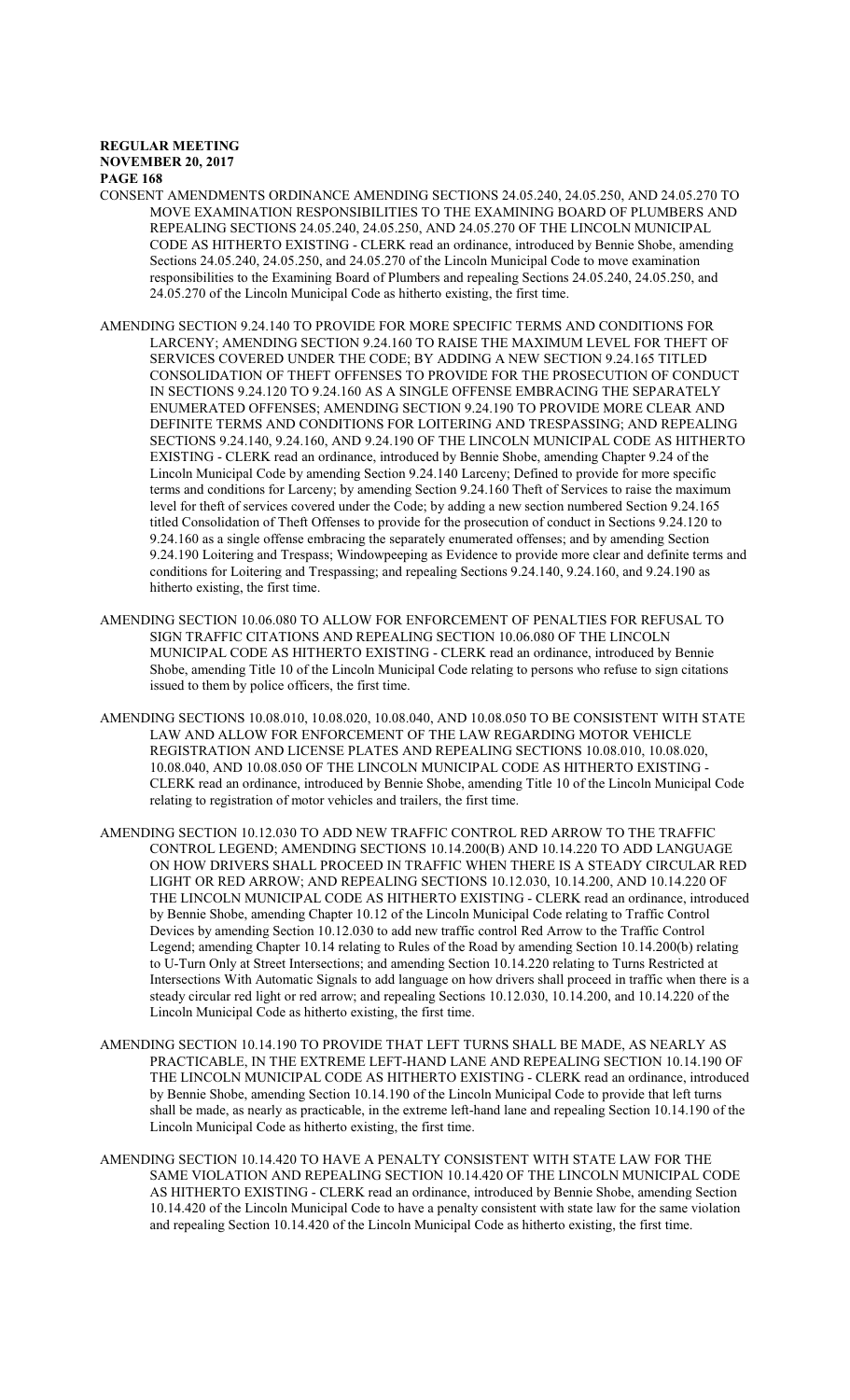- AMENDING SECTION 10.16.030 TO BE CONSISTENT WITH STATE LAW AND REPEALING SECTION 10.16.030 OF THE LINCOLN MUNICIPAL CODE AS HITHERTO EXISTING - CLERK read an ordinance, introduced by Bennie Shobe, amending Section 10.16.030 of the Lincoln Municipal Code to be consistent with state law and repealing Section 10.16.030 of the Lincoln Municipal Code as hitherto existing, the first time.
- AMENDING SECTION 10.16.063 PURSUANT TO RECENT CHANGES TO NEB. REV. STAT. § 60-4, 108 AND NEB. REV. STAT. § 60-4, 109 TO ALLOW A SENTENCE OF PROBATION WITHOUT FURTHER LICENSE REVOCATION AFTER CONVICTION FOR THIS OFFENSE AND REPEALING SECTION 10.16.063 OF THE LINCOLN MUNICIPAL CODE AS HITHERTO EXISTING - CLERK read an ordinance, introduced by Bennie Shobe, amending Title 10 of the Lincoln Municipal Code relating to driving a motor vehicle while having an operator's license that has been suspended, revoked, or impounded, the first time.
- AMENDING SECTION 10.16.065 TO BE CONSISTENT WITH STATE LAW FOR THE SAME OFFENSES PURSUANT TO NEB. REV. STAT. § 60-4, 108 AND REPEALING SECTION 10.16.065 OF THE LINCOLN MUNICIPAL CODE AS HITHERTO EXISTING - CLERK read an ordinance, introduced by Bennie Shobe, amending Title 10 of the Lincoln Municipal Code relating to driving a motor vehicle while having an operator's license that has been suspended, revoked, or impounded, the first time.
- AMENDING SECTION 10.30.080 TO CLARIFY WHERE SOLICITING ACTIVITIES ARE PROHIBITED TO PROTECT PEDESTRIAN AND MOTOR VEHICLE SAFETY AND REPEALING SECTION 10.30.080 OF THE LINCOLN MUNICIPAL CODE AS HITHERTO EXISTING - CLERK read an ordinance, introduced by Bennie Shobe, amending Section 10.30.080 of the Lincoln Municipal Code relating to Pedestrians; Soliciting Employment, Business, or Contribution Prohibited; and repealing Section 10.30.080 of the Lincoln Municipal Code as hitherto existing, the first time.
- AMENDING SECTION 10.32.070 TO CLARIFY THAT ANY MOTOR VEHICLE THAT EXCEEDS THE PROHIBITED LENGTH OR WIDTH WITH OR WITHOUT A TRAILER ATTACHED CANNOT BE PARKED IN CERTAIN RESIDENTIAL ZONING DISTRICTS AND REPEALING SECTION 10.32.070 OF THE LINCOLN MUNICIPAL CODE AS HITHERTO EXISTING - CLERK read an ordinance, introduced by Bennie Shobe, amending Section 10.32.070 of the Lincoln Municipal Code relating to Parking of Vehicle on Street Adjacent to Residentially Zoned Property and repealing Section 10.32.070 of the Lincoln Municipal Code as hitherto existing, the first time.
- CONSENT AMENDMENT ORDINANCE AMENDING SECTION 2.42.040 TO MOVE THE WORKFORCE INVESTMENT OPPORTUNITY ADMINISTRATION FROM THE URBAN DEVELOPMENT DEPARTMENT TO THE MAYOR'S OFFICE AND REPEALING SECTION 2.42.040 OF THE LINCOLN MUNICIPAL CODE AS HITHERTO EXISTING - CLERK read an ordinance, introduced by Bennie Shobe, amending Section 2.42.040 of the Lincoln Municipal Code to move the Workforce Investment Opportunity Administration from the Urban Development Department to the Mayor's Office and repealing Section 2.42.040 of the Lincoln Municipal Code as hitherto existing, the first time.
- CONSENT AMENDMENTS ORDINANCE AMENDING SECTION 8.08.030 TO DECLARE THE VIOLATION OF THIS CODE SECTION TO BE A PUBLIC NUISANCE RATHER THAN A CRIME AND REPEALING SECTION 8.08.030 OF THE LINCOLN MUNICIPAL CODE AS HITHERTO EXISTING - CLERK read an ordinance, introduced by Bennie Shobe, amending Section 8.08.030 of the Lincoln Municipal Code to declare the violation of this code section to be a public nuisance rather than a crime and repealing Section 8.08.030 of the Lincoln Municipal Code as hitherto existing, the first time.
- CONSENT AMENDMENTS ORDINANCE AMENDING SECTION 9.36.090 TO ALLOW FOR THE TRANSPORTATION OF LEGAL FIREWORKS WITHOUT PRIOR NOTIFICATION OF THE LINCOLN POLICE DEPARTMENT AND REPEALING SECTION 9.36.090 OF THE LINCOLN MUNICIPAL CODE AS HITHERTO EXISTING - CLERK read an ordinance, introduced by Bennie Shobe, amending Section 9.36.090 of the Lincoln Municipal Code to allow for the transportation of legal fireworks without prior notification of the Lincoln Police Department and repealing Section 9.36.090 of the Lincoln Municipal Code as hitherto existing, the first time.
- CONSENT AMENDMENTS ORDINANCE AMENDING SECTION 4.04.020 TO CLARIFY THAT THE CHARTER REVISION COMMISSION IS REQUIRED TO MEET A MINIMUM OF ONCE ANNUALLY RATHER THAN TWICE ANNUALLY AND REPEALING SECTION 4.04.020 OF THE LINCOLN MUNICIPAL CODE AS HITHERTO EXISTING - CLERK read an ordinance, introduced by Bennie Shobe, amending Chapter 4.04 of the Lincoln Municipal Code to clarify that the Charter Revision Commission is required to meet a minimum of once annually rather than twice annually and repealing Section 4.04.020 of the Lincoln Municipal Code as hitherto existing, the first time.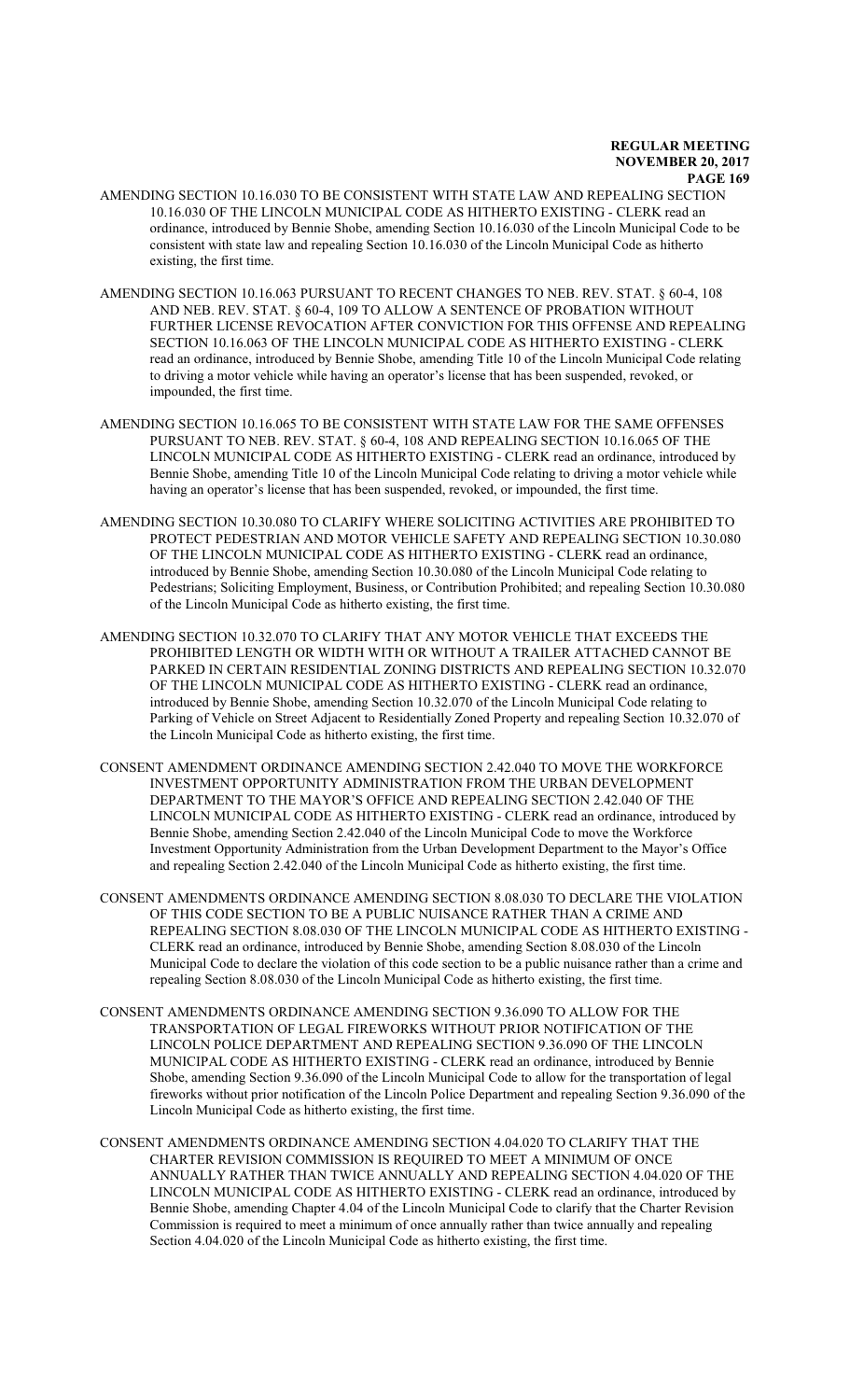CONSENT AMENDMENTS ORDINANCE AMENDING SECTIONS 4.20.010, 4.20.020, 4.20.030, AND 4.20.050 TO CLARIFY THE TITLE OF LIBRARY BOARD MEMBERS, TO REMOVE UNNECESSARY LANGUAGE, AND REPEALING SECTIONS 4.20.010, 4.20.020, 4.20.030, AND 4.20.050 OF THE LINCOLN MUNICIPAL CODE AS HITHERTO EXISTING - CLERK read an ordinance, introduced by Bennie Shobe, amending Chapter 4.20 of the Lincoln Municipal Code to clarify the title of Library Board members, to remove unnecessary language and repealing Sections 4.20.010, 4.20.020, 4.20.030, and 4.20.050 of the Lincoln Municipal Code as hitherto existing, the first time.

- TECHNICAL AMENDMENTS ORDINANCE AMENDING SECTIONS 20.06.040, 20.06.237, 20.10.230, 20.10.235, AND 24.05.220 TO REFLECT THE CORRECT REFERENCES TO THE RECENTLY ADOPTED LINCOLN MECHANICAL CODE AND LINCOLN PLUMBING CODE, AND REPEALING SECTIONS 20.06.040, 20.06.237, 20.10.230, 20.10.235, AND 24.05.220 OF THE LINCOLN MUNICIPAL CODE AS HITHERTO EXISTING - CLERK read an ordinance, introduced by Bennie Shobe, amending Chapter 20.06 of the Lincoln Municipal Code relating to Lincoln Building Code by amending Sections 20.06.040 and 20.06.237 to reflect the correct references to the recently adopted Lincoln Mechanical Code and Lincoln Plumbing Code chapters; amending Section 20.10 relating to Lincoln Residential Building Code by amending Sections 20.10.230 and 20.10.235 to reflect the correct references to the recently adopted Lincoln Mechanical Code chapter; amending Chapter 24.05 relating to Gas Piping Code by amending Section 24.05.220 to reflect the correct references to the recently adopted Lincoln Plumbing Code chapter; and repealing Sections 20.06.040, 20.06.237, 20.10.230, 20.10.235, and 24.05.220 as hitherto existing, the first time.
- CONSENT AMENDMENTS ORDINANCE REPEALING SECTION 10.32.025 AS THE VOLUNTEER POSITION OF CITIZEN HANDICAPPED PARKING PATROL OFFICER IS NO LONGER BEING UTILIZED BY THE LINCOLN POLICE DEPARTMENT - CLERK read an ordinance, introduced by Bennie Shobe, repealing Section 10.32.025 from the Lincoln Municipal Code as the volunteer position of Citizen Handicapped Parking Patrol Officer is no longer being utilized by the Lincoln Police Department, the first time.
- CONSENT AMENDMENTS ORDINANCE AMENDING SECTION 2.18.020 TO RAISE THE LIMIT ON MICRO PURCHASES FROM \$3,000 TO \$5,000 AND REPEALING SECTION 2.18.020 OF THE LINCOLN MUNICIPAL CODE AS HITHERTO EXISTING - CLERK read an ordinance, introduced by Bennie Shobe, amending Section 2.18.020 of the Lincoln Municipal Code to raise the limit on micro purchases from \$3,000 to \$5,000 and repealing Section 2.18.020 of the Lincoln Municipal Code as hitherto existing, the first time.
- CONSENT AMENDMENTS ORDINANCE AMENDING SECTION 2.32.110 TO ELIMINATE THE PROVISION FOR THE FEE CHARGED BY THE POLICE DEPARTMENT FOR ACCIDENT REPORTS AND REPEALING SECTION 2.32.110 OF THE LINCOLN MUNICIPAL CODE AS HITHERTO EXISTING - CLERK read an ordinance, introduced by Bennie Shobe, amending Section 2.32.110 of the Lincoln Municipal Code to eliminate the provision for the fee charged by the Police Department for accident reports and repealing Section 2.32.110 of the Lincoln Municipal Code as hitherto existing, the first time.
- CONSENT AMENDMENTS ORDINANCE AMENDING SECTION 9.20.080 TO REPLACE THE PROHIBITION AGAINST PROFANE OR ABUSIVE LANGUAGE WITH PROHIBITION AGAINST REPEATED PANHANDLING AND REPEALING SECTION 9.20.080 OF THE LINCOLN MUNICIPAL CODE AS HITHERTO EXISTING - CLERK read an ordinance, introduced by Bennie Shobe, amending Section 9.20.080 of the Lincoln Municipal Code to replace the prohibition against profane or abusive language with a prohibition against repeated panhandling and repealing Section 9.20.080 of the Lincoln Municipal Code as hitherto existing, the first time.

### **OPEN MICROPHONE**

Jennifer Rork, 6423 Platte Avenue, came forward and stated she has concerns with all of the road construction in Lincoln and how it is making the roads unsafe. Discussion followed. This matter was taken under advisement.